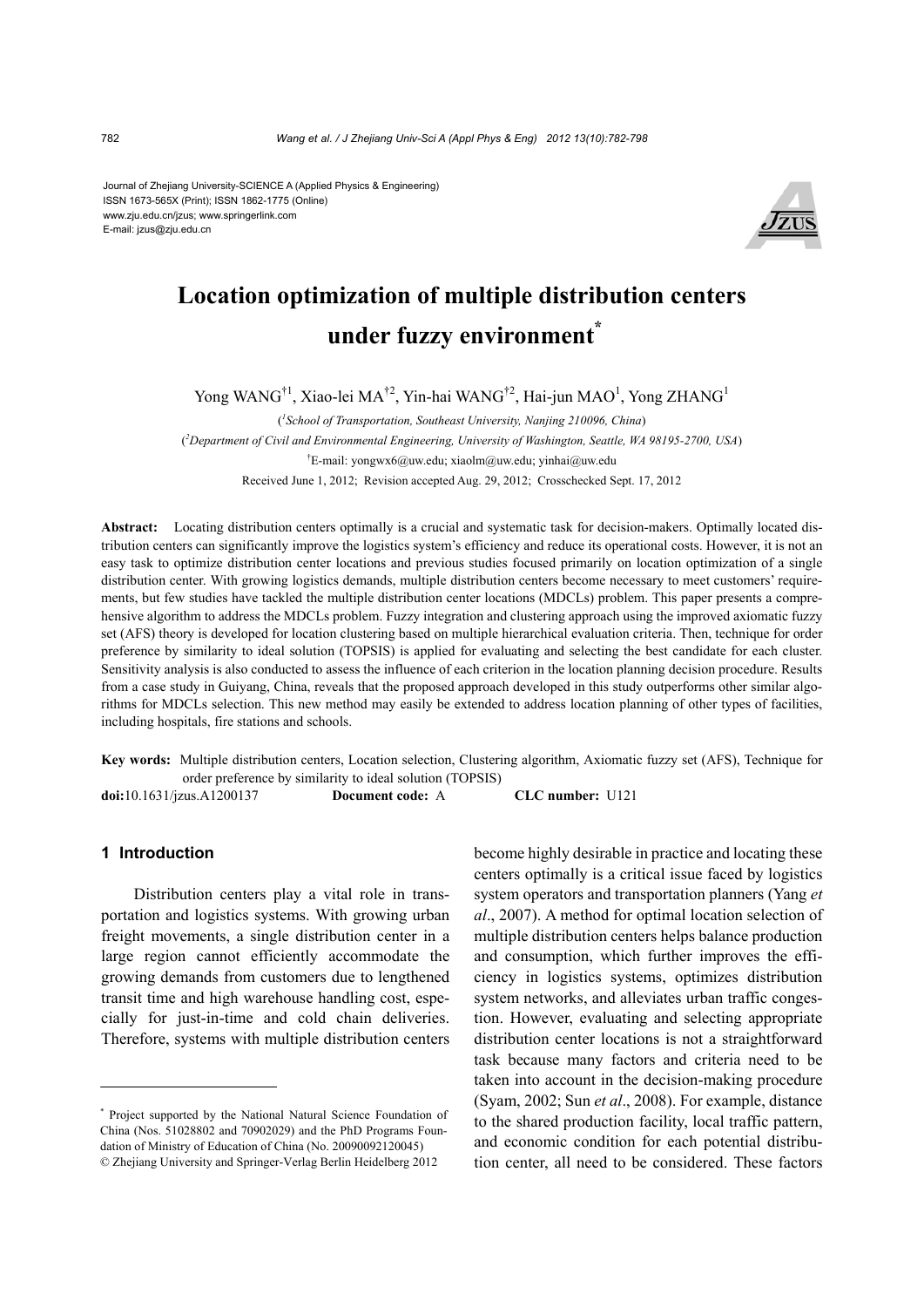require certain domain knowledge to justify and should be adequately quantified and incorporated into the multiple locations selection problem. It is worth mentioning that a general solution to the problem of multiple distribution center locations (MDCLs) selection problem also benefits the planning of other types of multiple facility locations such as hospitals, fire stations, and schools.

Most previous studies focused on selecting a single distribution center location rather than simultaneously selecting MDCLs. The two most classical quantitative frameworks for single facility location selection are the cost minimization approach (Hansen *et al*., 1992; Lee, 1993; Tyagi and Das, 1995) and the profit maximization approach (Hakimi and Kuo, 1991). Yang *et al*. (2007) constructed a mathematical model to minimize the total relevant cost, including setup cost, turnover cost and transportation cost with each customer's demand. Sun *et al*. (2008) presented a bi-level mixed-integer programming model to seek the optimal distribution center location, where the upper-level model minimized the planners' cost, and the lower-level model minimized the customers' cost. Küçükaydin *et al*. (2011) also formulated a bi-level mixed-integer nonlinear programming model to deal with a competitive facility location problem based on the game theory, which maximized the profit and the attractiveness of each facility simultaneously. Cost minimization and profit maximization approaches mainly focus on increasing the revenue for logistics operators. However, there are other critical factors that should be taken into account in the MDCL problem, such as natural and business environments, supply condition, etc. Both cost minimization and profit maximization approaches fail to capture those factors.

These aforementioned influential factors are traditionally measured by human perception, and are considered fairly difficult to process by computers in an automatic fashion. To tackle the vagueness of selection criteria, the fuzzy set theory has been widely used in decision-making under ambiguous conditions (Zadeh, 1965; Chen, 2001; Chou *et al*., 2008; Awasthi *et al*., 2011). One of the main advantages with fuzzy theory is that it is capable of not only considering uncertainty in human's cognitive process, but also evaluating different subjective attributes by linguistic terms (Liang and Wang, 1991; Chu, 2002). The fuzzy

set theory has been applied in the facility location selection process. Since evaluation criteria for each alternative location are often defined in linguistic terms, e.g., "Low", "Medium", "High", "Poor", "Fair", "Good", etc., the fuzzy set theory is well suited to transform these linguistic attributes into fuzzy relations, fuzzy numbers, and fuzzy inference systems (Chen, 2001; Lee and Donnell, 2007; Lin and Ke, 2009). Thus, there are many facility location selection studies that employ the fuzzy set theory to interpret evaluation criteria such as labor costs, resource availability, freight regulation, etc. (Kahraman *et al.*, 2003).

The fuzzy set theory has also been applied to the location ranking process. Chou (2009) proposed an integrated short- and long-term multiple-criteria decision-making approach to solve location selection problems. Wey and Chang (2009) presented a hybrid analytical hierarchy process (AHP) and a data envelopment analysis (DEA) location ranking method. Yu *et al.* (2011) ranked and evaluated the potential location plans for multiple urban transit hubs by using an AHP-based framework and fuzzy logic. Among all location ranking algorithms, the technique for order preference by similarity to ideal solution (TOPSIS) algorithm proposed by Negi (1984) is most widely used and has been improved by many researchers. Chu (2002) presented a fuzzy TOPSIS model under a group of decisions to solve the facility location selection problem. Awasthi *et al*. (2011) also used the fuzzy TOPSIS approach to evaluate and select the best urban distribution center. However, traditional fuzzy evaluation approaches are primarily used to select a single facility location, and most of them are hard to expand to tackle the MDCL problem, since the traditional fuzzy evaluation approaches are not able to simultaneously consider multiple heterogeneities among different distribution center locations, such as local economic condition, population density, and geographic position, etc. The selected distribution center locations may be significantly biased. For instance, distribution centers may not be selected in those densely populated but poverty-stricken areas.

To fill this research gap and provide a potential solution for the MDCL problem, a novel approach for MDCLs selection is proposed. The remaining parts of this paper are organized as follows: comprehensive evaluation index system is first established by using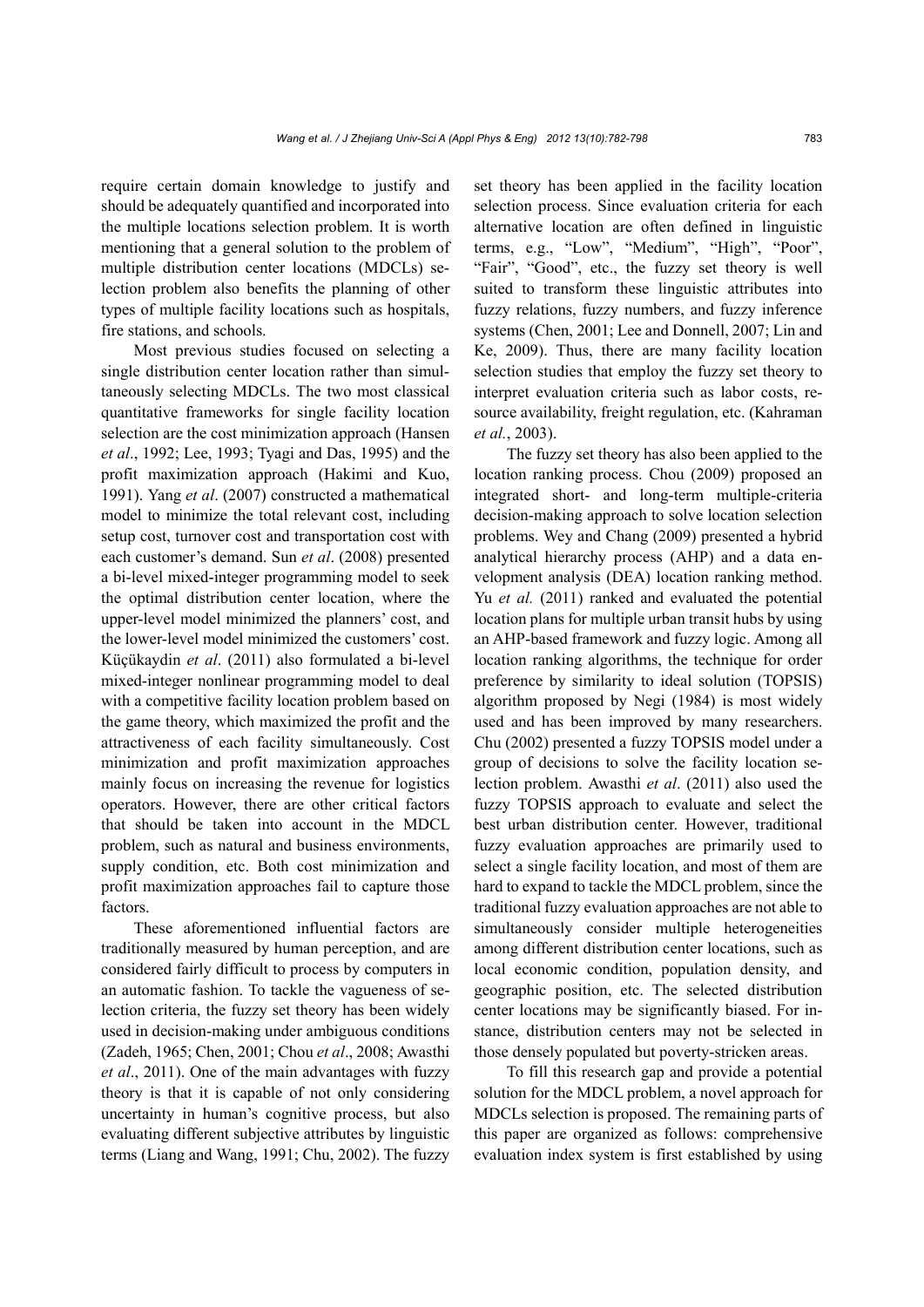fuzzy integration and clustering algorithms, which groups several potential locations into different clusters. Then the fuzzy TOPSIS method is applied for selecting the alternative distribution center locations within each cluster. Next, a case study of MDCL in Guiyang, China is presented to demonstrate the effectiveness of our method, followed by a comparison between different relevant algorithms. Last and but not least, a sensitivity analysis is conducted to examine impacts incurred by changing selection criteria weights. Finally, conclusions are given at the end of this paper.

## **2 Methodology**

In this paper, the study methodology contains three parts: (1) major criteria and sub-criteria are established to form a hierarchical analysis structure; (2) the linguistics variables used for location evaluation are then defined and transformed into fuzzy numbers for further assessments; and (3) a location planning framework for urban multiple distribution centers is finally developed based on the fuzzified evaluation criteria.

# **2.1 Hierarchical analysis structure for location planning**

The location selection criteria are used for evaluating potential urban distribution center locations. As shown in Fig. 1, six major criteria (*Ci*) and 16 sub-criteria  $(C_{ii})$  are selected to determine the locations to implement urban distribution centers. These criteria are obtained from previous studies (Chen, 2001; Kahraman *et al.*, 2003), and are considered important after discussions with several decision-makers and members in the local transportation agencies.

These experts gave their linguistic evaluations on each sub-criterion. Based on these evaluations, each potential location can be evaluated and graded using linguistic terms by the experts. The score of an upper level criterion can then be calculated from these sub-criteria evaluations.

The above sub-criteria structure can be divided into two categories: cost criteria and benefit criteria. Sub-criteria  $C_{43}$ ,  $C_{61}$  and  $C_{62}$  fall into the cost criteria, where an alternative location with higher cost is less likely to be selected as the final location. The remaining sub-criteria are grouped as benefit criteria, where an alternative location with higher benefit criteria is more likely to become the final location.



**Fig. 1 Hierarchical analysis structure for location selection of multiple distribution centers**

# **2.2 Linguistic variables fuzzification and related definitions**

## 2.2.1 Linguistic variables fuzzification

As the first step, natural language is converted into numerical inputs using the fuzzy set theory. Adopted in this study is the triangle fuzzy transformation, in which a triangular fuzzy number is represented as a triplet  $\tilde{n} = (n_1, n_2, n_3)$  (Buckley, 1985; Awasthi *et al*., 2011; José *et al*., 2012), and the membership function  $\mu$ <sub>*i*</sub> $(x)$  can be calculated based on the triangular fuzzy number  $\tilde{n}$  as follows:

$$
\mu_{\tilde{n}}(x) = \begin{cases}\n0, & x \le n_1, \\
\frac{x - n_1}{n_2 - n_1}, & n_1 \le x \le n_2, \\
\frac{n_3 - x}{n_3 - n_2}, & n_2 \le x \le n_3, \\
0, & x \ge n_3,\n\end{cases}
$$
\n(1)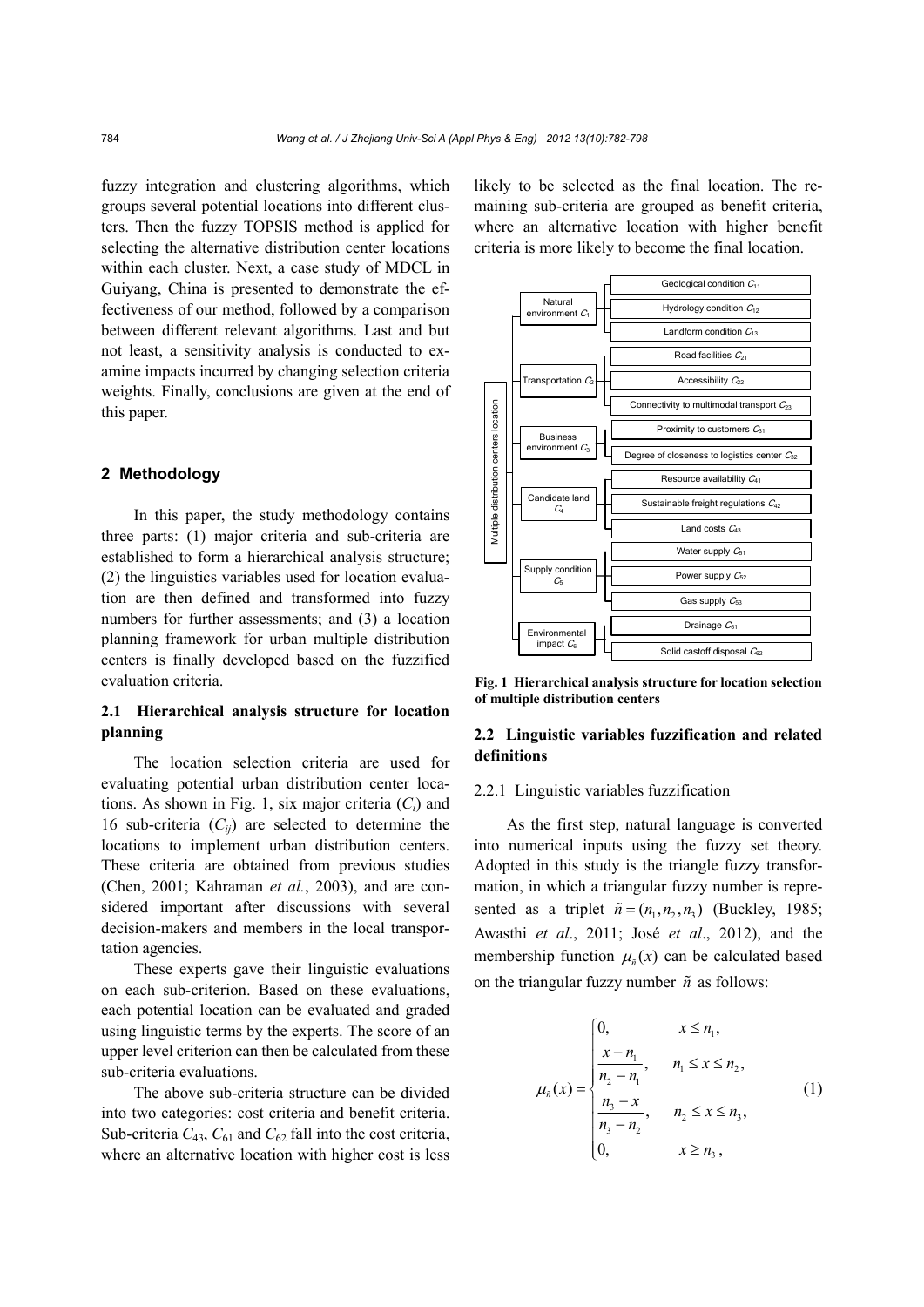where  $n_1$ ,  $n_2$ ,  $n_3$  are real numbers, x at  $n_2$  gives the maximal grade of  $\mu_{\tilde{n}}(x)$ , and x at  $n_1$  and  $n_3$  gives the minimal grade of  $\mu_{\alpha}(x)$ .

In the fuzzy set theory, each linguistic term is transformed into a fuzzy number. Due to the uncertain nature of the MDCL problem, criteria ratings and alternative ratings are used as the linguistic variables (Wang and Qian, 2007). In the current study, as shown in Table 1, we apply a scale of 1–9 (VL–VH) to rate the criteria and (VP–VG) to rate the alternative locations. Table 1 presents the linguistic variables and fuzzy numbers for each criterion and alternative.

### 2.2.2 Related definitions

To address the MDCL selection problem, several related definitions are needed and presented as follows.

**Definition 1** Notations for the parameters are defined as follows:

 $D\{D_i|i=1,2,\cdots,m\}$  denotes the decisionmakers who evaluate the alternative distribution center locations, and *m* is the total number of decision-makers;

 $C^1$ { $C^1$ <sub>*t*</sub>  $|t = 1, 2, \cdots, r$ } denotes the major criteria for location selection of multiple distribution centers, and *r* is the total number of major criteria;

 $C^2$ { $C_t^2$   $|t = 1, 2, \dots, k$ } denotes the sub-criteria for location selection of multiple distribution centers, and *k* is the total number of sub-criteria;

 $A\{A_i | i = 1, 2, \dots, n\}$  is the potential locations of urban distribution centers, and *n* is the total number of potential locations;

 $A'_{i}$ { $A'_{i}$ ,  $|i = 1, 2, \cdots, n'$ ;  $h = 1, 2, \cdots, c$ } is the number of potential locations within cluster *h* , and *c* is the total number of final clusters.

 $W_{u_t}^2(u = 1, 2, \dots, m; t = 1, 2, \dots, r)$  denotes the fuzzy numbers for sub-criterion *l* of major criterion *t* by decision-maker *u*;

 $W_{u}^{2}(u=1,2,\cdots,m; t'=1,2,\cdots,k)$  denotes the fuzzy numbers for sub-criterion *t*′ by decision-maker *u*;

 $X_{\text{min}}^2(u=1,2,\cdots,m; h=1,2,\cdots,c; i=1,2,\cdots,n';$  $t' = 1, 2, \dots, k$  denotes the fuzzy numbers for alternative location *i* under sub-criterion *t*′ by decisionmaker *u* within cluster *h*;

 $x_{\mu j_l}^2$   $(u = 1, 2, \cdots, m; j = 1, 2, \cdots, n; t = 1, 2, \cdots, r)$ denotes the fuzzy numbers for alternative location *j* under sub-criterion *l* of major criterion *t* by decisionmaker *u*;

 $p'\{p'_h | h=1,2,\cdots,c'\}$  represents each initial cluster, and *c*′ is the total number of initial clusters.

 $p\{P_h | h = 1, 2, \dots, c\}$  represents each final cluster.

**Definition 2**  $X = \{x_1, x_2, \dots, x_n\} \subseteq R^n$  denotes the sample set of potential urban distribution center locations;  $\mu = {\mu_1, \mu_2, \cdots, \mu_r}$  is the attribute set of *X*;  $x_{ij} = \mu_t(x_i)$ ,  $t = 1, 2, \dots, r$ ,  $j = 1, 2, \dots, n$ , where  $x_{ij}$ denotes the membership function value of the sample  $x_i$  with attribute  $\mu_i$ . The attribute  $\mu_i$  can be further separated as  $m_{t,1}, m_{t,2}, \cdots, m_{t,s}$ , thereby, the attribute set  $\mu$  can be expressed as  $\mu=M = \{m_{1,1}, m_{1,2}, \cdots,$ 

| Linguistic term                                         | Abbreviation    | Fuzzy number       |
|---------------------------------------------------------|-----------------|--------------------|
| Very low (very poor)                                    | VL(VP)          | (0.56, 0.62, 0.65) |
| Between very low and low (between very poor and poor)   | B.VL&L(B.VP&P)  | (0.62, 0.65, 0.68) |
| Low (poor)                                              | L(P)            | (0.65, 0.68, 0.73) |
| Between low and medium (between poor and fair)          | B.L&M(B.P&F)    | (0.72, 0.75, 0.78) |
| Medium (fair)                                           | M(F)            | (0.75, 0.78, 0.83) |
| Between medium and high (between fair and good)         | B.M&H(B.F&G)    | (0.80, 0.83, 0.90) |
| High (good)                                             | H(G)            | (0.85, 0.88, 0.93) |
| Between high and very high (between good and very good) | B.H&VH (B.G&VG) | (0.90, 0.93, 0.96) |
| Very high (very good)                                   | VH(VG)          | (0.95, 0.98, 1.00) |

**Table 1 Linguistic terms for criteria and alternative ratings**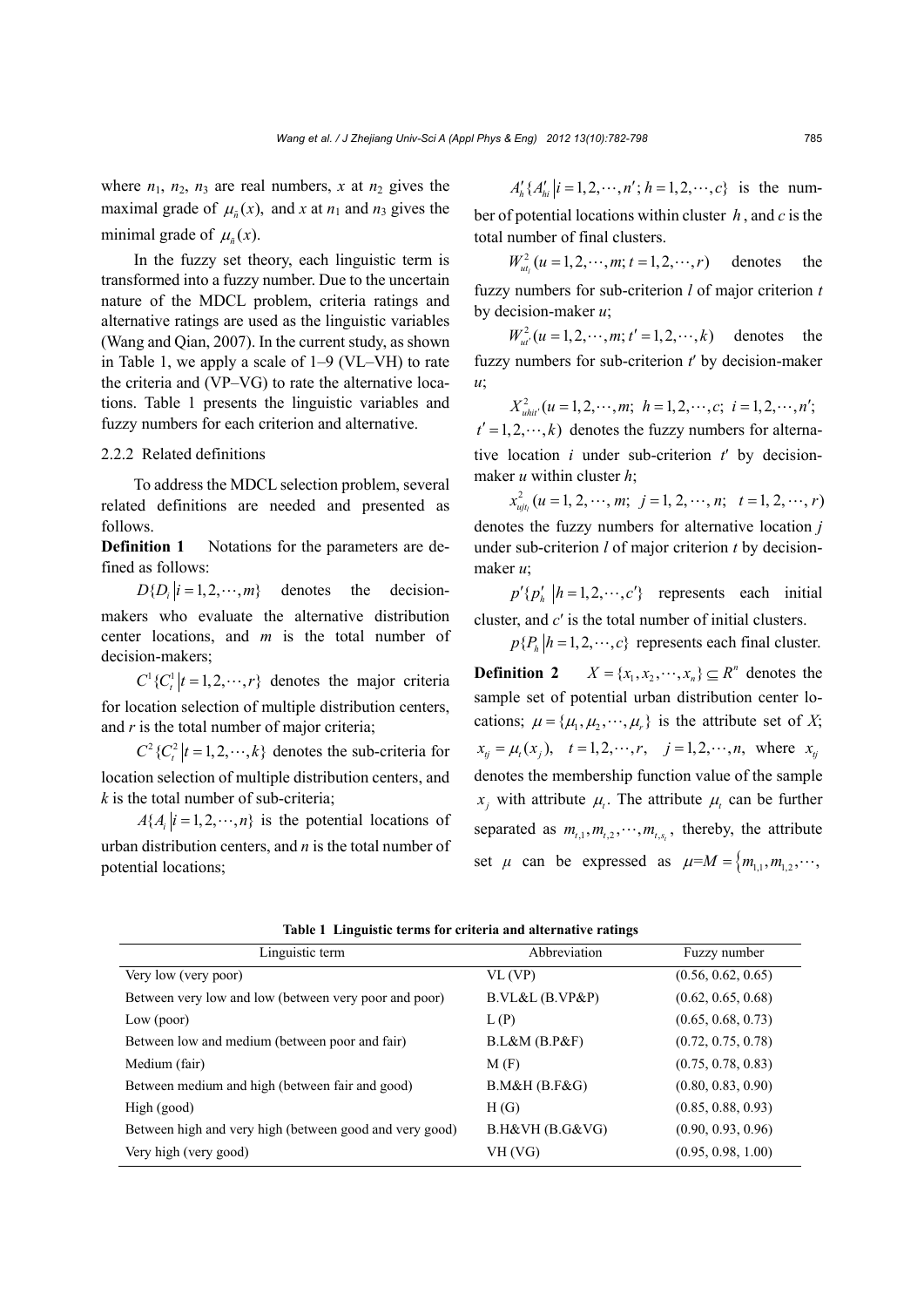$m_{1,s_1}, m_{2,1}, m_{2,2}, \cdots, m_{2,s_2}, \cdots, m_{r,1}, m_{r,2}, \cdots, m_{r,s_r}$ , which is defined as the fuzzy attribute (concept) set.

**Definition 3** Let *X*, *M* be two sets, and  $2^M$  be the power set of  $\tau: X \times X \to 2^M$ , if  $\tau$  satisfies the following conditions (Liu, 1998a),

$$
AX1: \forall (x_1, x_2) \in X \times X, \tau(x_1, x_2) \subseteq \tau(x_1, x_1),
$$
  

$$
AX2: \forall (x_1, x_2), (x_2, x_3) \in X \times X,
$$
  

$$
\tau(x_1, x_2) \cap \tau(x_2, x_3) \subseteq \tau(x_1, x_3).
$$

 $(M, \tau, x)$  is called an axiomatic fuzzy set (AFS) structure, *X* is called a sample set, *M* is called an attribute (concept) set, and  $\tau$  is called structure.

**Definition 4** Let *R* be the binary relation of the sample set *X* (Zhang *et al*., 2004a), when  $x, y \in X, x \neq y$ , *R* satisfies the following conditions:

(1) If  $(x, y) \in R$ , then  $(x, x) \in R$ ;

(2) If  $(x, x) \notin R$  and  $(y, y) \in R$ , then  $(y, x) \in R$ ;

(3) If  $(x, y) \in R$  and  $(y, z) \in R$ , then  $(x, z) \in R$ ;

(4) If  $(x, x) \in R$  and  $(y, y) \in R$ , then  $(x, y) \in R$ or  $(y, x) \in R$ .

*R* is called the sub-preference relation, the corresponding concept of sub-preference relation is called simple concept, otherwise *R* is called complex concept.

**Definition 5** Let *m* be the simple fuzzy concept, and  $m \in \tau(x, y), \quad \rho_m : X \to R^+ = [0, \infty)$  (Zhang *et al.*, 2004a),

(1)  $\rho_m(x) = 0 \Leftrightarrow (x, x) \neq R_m, x \in X;$ 

(2)  $(x, y) \in R_m \Rightarrow \rho_m(x) \ge \rho_m(y), x, y \in X; \quad \rho_m(x)$ 

is called the membership function of the simple fuzzy concept *m*.

**Definition 6** Let  $\eta(x)$  be the simple fuzzy concept set, that is,  $\eta(x_i) = \left\{ m_{i,s'} | t = 1, 2, \dots, r; s' = 1, 2, \dots, s_t; \right\}$  $j = 1, 2, \dots, n$ , and let  $\zeta_{A_i}$  be the fuzzy description of each sample  $A_j$  then,  $\zeta_A = \operatorname{argmin} \{ \prod m_{i,s'} | m_{i,s'} \in \eta(x_i) \}$ ,  $t = 1, 2, \cdots, r$ ,  $s' = 1, 2, \cdots, s$ ,  $j = 1, 2, \cdots, n$ .

**Definition 7** Let *X* and *M* be two sets, and let  $(M, \tau, x)$  be an AFS structure (Liu, 1998a), i.e.,  $A \subseteq X$ , *B*  $\subset$ *M*, then  $\overline{B}(A) = \{ y \mid y \in \rho_{m}(x), m \subset B, \forall x \in A \}$ ,

where  $\overline{B}(x)$  denotes the samples belonging to the degree of *B* is less than or equal to the sample *x* belonging to the degree of *B*.

**Definition 8** Let *X* be a sample set, and  $X \subseteq R^n$ ,  $\overline{m} \subseteq \overline{B}$ , then  $L_m(x)$  is a measure of sample *x* belonging to the simple fuzzy concept *m*, and  $L_n(x)$  is defined as

$$
L_m(x) = \frac{\sum_{x \in \overline{m}(x)} \rho_m(x)}{\sum_{x \in X} \rho_m(x)}.
$$
 (2)

**Definition 9** Let the fuzzy concept  $B \subseteq M$ , the membership function  $\mu_{R}(x)$  of fuzzy concept *B* is defined as

$$
\mu_B(x) = \inf_{m \in B} (L_m(x)) \in [0,1], \quad x \in X. \tag{3}
$$

**Definition 10** Let  $X$  be the sample set of potential urban distribution center locations, *M* be the simple fuzzy concept set of *X*,  $B \subset M$ , and *n* be the sample size, the membership information entropy (Shannon, 2001) function  $E(B)$  and the membership distribution coefficient function  $D(B)$  can be defined as

$$
E(B) = -\sum_{x \in X} [\mu_B(x) \lg(\mu_B(x))],
$$
 (4)

$$
D(B) = -\left[ \left( \sum_{x \in X} \mu_B(x)/n \right) \lg \left( \sum_{x \in X} \mu_B(x)/n \right) \right].
$$
 (5)

When  $E(B)$  becomes smaller, the membership degree of the sample *x* within concept *B* is more approaching the two ends of the interval [0, 1], and the boundaries are clearer. When  $D(B)$  is smaller, the membership degree of the sample *x* within concept *B* is more approaching one end of the interval [0, 1], instead of both left and right ends. Thereby, in order to comprehensively evaluate the membership information entropy and distribution coefficient, the evaluation index *V* can be defined as  $V = E(B)/D(B)$ , where when *V* is smaller, it is more reasonable that the concept *B* describes the sample *X*.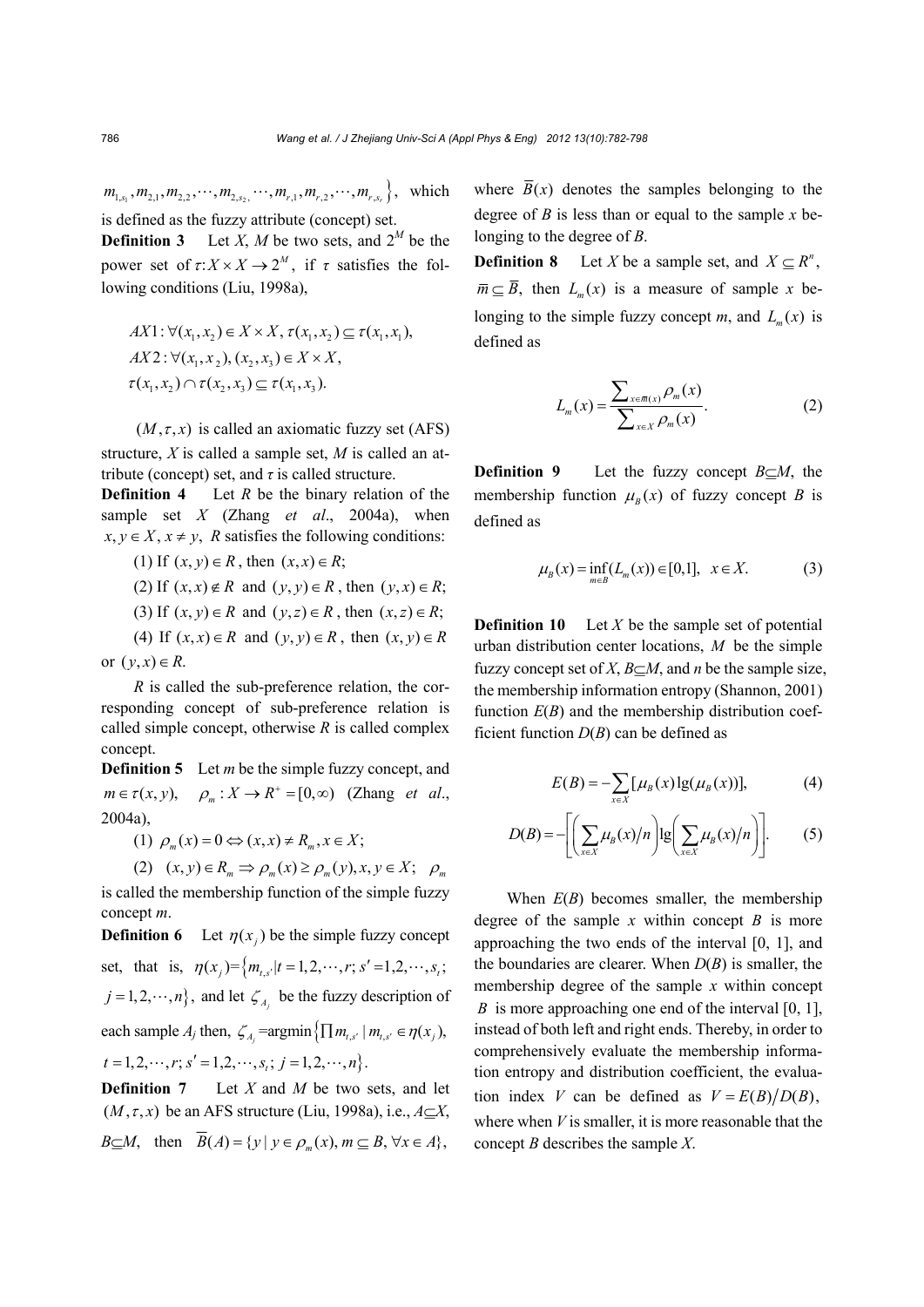#### **2.3 Proposed framework for location planning**

There are three major steps included in this framework. Each evaluation sub-criterion should be properly mapped into the higher hierarchical criterion based on the fuzzy integration method in the first step, and then clustering algorithm is undertaken to group the possible alternative locations into different clusters. The last step is to finalize the final location within each cluster by using the fuzzy TOPSIS approach. These steps are presented in detail as follows.

2.3.1 Fuzzy integration method based on sub-criteria

 $x_{\mu j_l}^2$  and  $W_{\mu l_l}^2$  are expressed as triangular fuzzy numbers:  $x_{u_{ijt_1}}^2 = (a_{u_{ijt_1}}^2, b_{u_{ijt_1}}^2, c_{u_{ijt_1}}^2)$ , and  $W_{u_{ti_1}}^2 = (h_t^2, g_t^2, g_t^2)$  $k_l^2$ ), respectively. The comprehensive evaluation index from all decision-makers for location *j* under major criterion *t* can be expressed as

$$
Z_{ij}^{1} = \frac{1}{m \times t_s} \otimes \sum_{u=1}^{m} [(x_{ujt_1}^{2} \otimes W_{ut_1}^{2}) \oplus \cdots \oplus (x_{ujt_s}^{2} \otimes W_{ut_s}^{2})], (6)
$$

where  $\otimes$  denotes vector multiplication, and  $\oplus$  denotes vector addition.  $Z_{ij}^1$  denotes the comprehensive triangular fuzzy number to evaluate the location *j* under major criterion *t*, *m* denotes the number of decisionmakers,  $t_s$  denotes the number of sub-criteria  $s$  under major criterion *t*.

Let  $Y = (a,b,c)$  be a triangular fuzzy number. The representation of triangular fuzzy number *Y* is  $P(Y) = \frac{1}{4}(a + 2b + c)$  (Heilpern, 1997; Li, 1999; Chen, 2001; Kahraman *et al.*, 2003; Chou *et al.*, 2008; Chou, 2009). Thereby, if we suppose that  $Z_{ii}^1 = (T_{ii}^1, Q_{ii}^1, H_{ii}^1)$  denotes the triangular fuzzy number, then the integrated membership function value  $\mu_i^l$  of the location *j* under major criterion *t* will be described as

$$
\mu_{ij}^1 = \frac{1}{4} (T_{ij}^1 + 2Q_{ij}^1 + H_{ij}^1). \tag{7}
$$

#### 2.3.2 Clustering algorithm procedure

The integrated membership function value  $\mu_h^1$ 

calculated from the fuzzy integration method is used as the input. Our next step is to conduct clustering analysis to divide the potential distribution centers into different clusters. The AFS theory logic (Liu, 1998b; Zhang *et al*., 2004b) has been proven as an effective approach to tackle human perception related clustering problems. Since the traditional AFS method is not appropriate to incorporate a large number of criteria (Liu *et al*., 2005), an improved AFS theory logic algorithm is detailed as follows.

Step 1: According to Definition 2, the integrated membership function value  $\mu_i^1$  can be transformed into three values. They are expressed as  $\rho_{m_{t,1}}$ ,  $\rho_{m_{t,2}}$ , and  $\rho_{m,i}$ , respectively, and if we define  $\mu_i(x_i) = \mu_{ij}^1$ , then the membership function corresponding to each membership function value  $\mu_{ij}^1$  can be written as

$$
\rho_{m_{t,1}}(x_j) = \mu_t(x_j),
$$
\n
$$
\rho_{m_{t,2}}(x_j) = h_{t,1} - \mu_t(x_j),
$$
\n
$$
\rho_{m_{t,3}}(x_j) = h_{t,3} - \mu_t(x_j) - h_{t,2},
$$
\n
$$
h_{t,1} = \max \{ \mu_t(x_1), \mu_t(x_2), \dots, \mu_t(x_n) \},
$$
\n
$$
h_{t,2} = \frac{\mu_t(x_1) + \mu_t(x_2) + \dots + \mu_t(x_n)}{n},
$$
\n
$$
h_{t,3} = \max_{1 \le i \le n} \{ \mu_t(x_j) - h_{t,2} \} + h_{t,2} \},
$$
\n
$$
t = 1, 2, \dots, r, n \text{ is the number of potential locations.}
$$
\n(8)

Step 2: Calculate the fuzzy attributes of each sample.

Step 2.1: Calculate  $L_{m_{1,1}}(x_j)$ ,  $L_{m_{1,2}}(x_j)$ , and  $L_{m_i}(x_i)$  through Eq. (2) and Step 1.

Step 2.2: Define  $\mu_{m_{1,1}}(x_j) = L_{m_{1,1}}(x_j)$ ,  $\mu_{m_{1,2}}(x_j) =$  $L_{m_{i_2}}(x_j)$ , and  $\mu_{m_{i_3}}(x_j) = L_{m_{i_3}}(x_j)$ , and the maximum of membership fuzzy values under simple fuzzy concept  $\mu$ , can be expressed as

$$
\eta_{t,s'}(x_j) = \left\{ m_{t,s'} \left| \mu_{m_{t,s'}}(x_j) = \rho_{m_{t,s'}}(x_j) = \max \left\{ \mu_{m_{t,1}}(x_j), \mu_{m_{t,2}}(x_j), \mu_{m_{t,3}}(x_j) \right\}, t = 1, 2, \cdots, r, s' = 1, 2, 3, j = 1, 2, \cdots, n \right\}.
$$
 (9)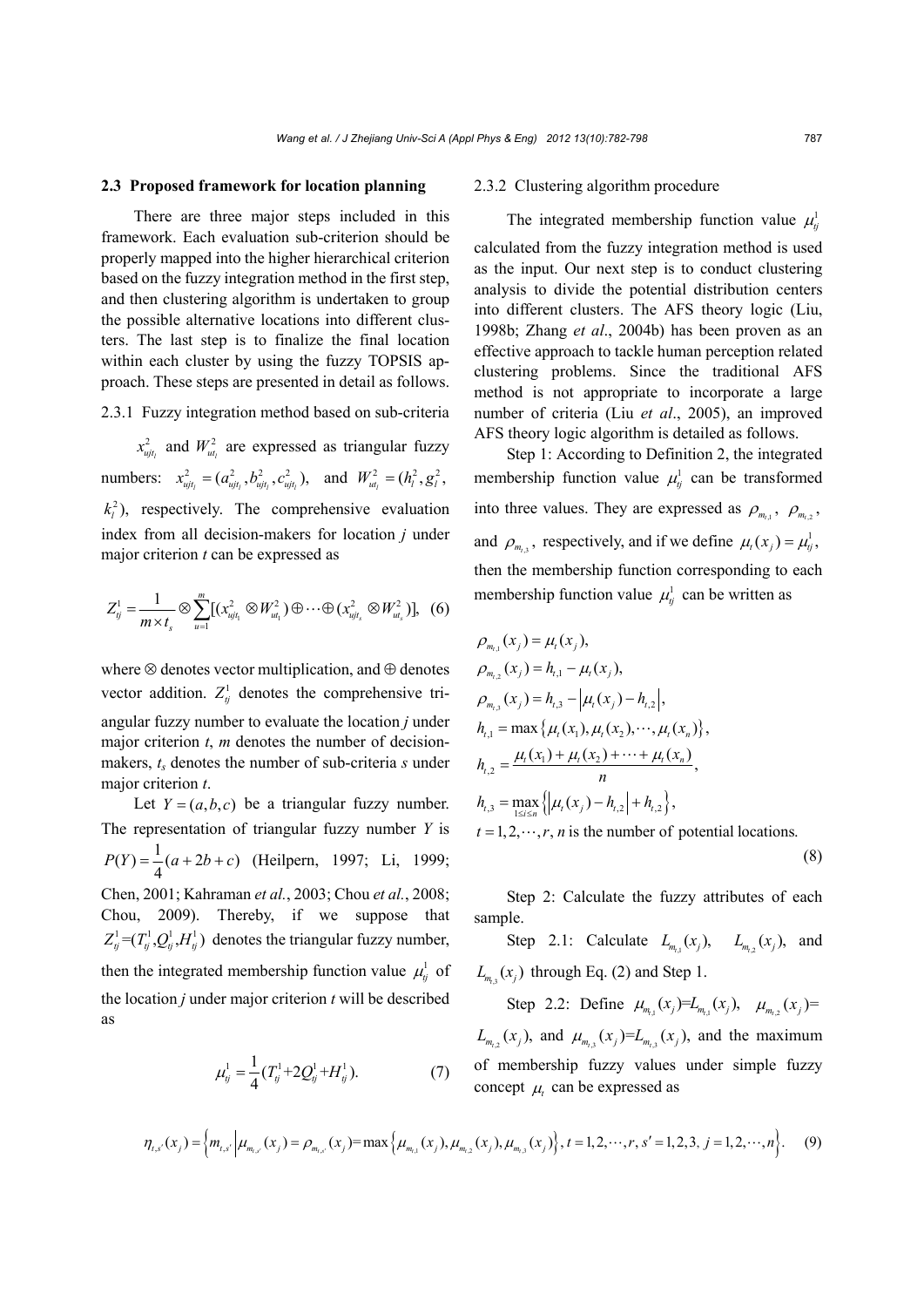Step 2.3: Respectively calculate the ratio of membership information entropy and distribution coefficient function. The ratio corresponds to each sample attribute of Step 2.2 as

$$
V_{\eta_{t,s}(x_j)} = E(\eta_{t,s'}(x_j)) / D(\eta_{t,s'}(x_j)).
$$
 (10)

Step 2.4: Let  $\eta(x_i)$  be the simple fuzzy concept set, that is,  $\eta(x_i) = {\eta_{i,s'}(x_i) | t = 1, 2, \cdots, r; s' = 1,2,3;}$  $j = 1, 2, \cdots, n$ .

Step 2.5: Select the smallest value  $\mu_a(x)$  which corresponds to attribute *a*; select the second smallest value  $\mu_h(x)$  which corresponds to attribute *b*;  $\mu_a(x_i)$  is defined as

$$
\mu_a(x_j) = \inf_{\alpha \in \eta(x_j)} (L_{\alpha}(x_j)) \in [0,1].
$$
 (11)

Let  $\eta(x_j)' = \{\eta(x_j) - \{a\}\}\$ , and then  $\mu_b(x_j)$  is defined as

$$
\mu_b(x_j) = \inf_{\alpha \in \eta(x_j)} (L_{\alpha}(x_j)) \in [0,1].
$$
 (12)

Step 2.6: Apply Step 2.3 and find the evaluation index  $V_{\eta_{t,s}(x_i)}$  which corresponds to attribute *a*, and the evaluation index  $V_{\eta_{\ell,s}(x_i)}$  which corresponds to attribute *b*, and compare  $V_{\eta_{i,s'}(x_j)}$  and  $V_{\eta'_{i,s'}(x_j)}$ .

Step 2.7: If  $V_{\eta_{i,s}(x_j)} \geq V_{\eta_{i,s}(x_j)}$ , then eliminate attribute *a*, and the remaining sample attributes are expressed as  $\eta(x_i)' = \{\eta(x_i) - \{a\}\}\$ , and return to Step 2.5, continue the recursion until  $V_{\eta_{t,s}(x_i)} < V_{\eta_{t,s}(x_i)}$ .

Step 2.8: Return the final remaining attributes  $\eta(x_i)'$  for each sample  $x_i$ , the remaining attributes can be used to describe the sample  $x_i$ , thereby, we get the fuzzy attributes of each sample via the above Steps 2.1–2.8.

Step 3: Clustering procedure based on the fuzzy attributes of each sample.

Step 3.1: The fuzzy description of each sample

 $A_i$  is  $\zeta_A$ , and we construct the fuzzy sample relation  $r_{ij} = \min \Big\{ \mu_{\zeta_{A_i} A \zeta_{A_i}}(A_i), \mu_{\zeta_{A_i} A \zeta_{A_i}}(A_j) \Big\}$ . Based on universe of discourse  $X = \{A_1, A_2, \dots, A_n\}$ , Liu (1998) demonstrated that the integer *k* exists to make  $(M_A^k)^2 = M_A^k$ , thereby, we can deduct the equivalence relation at universe of discourse *X* based on the fuzzy sample relation matrix  $\mathbf{R} = \mathbf{M}_{A}^{k} = (r_{ij}^{k})_{n \times n}$ .

Step 3.2: Calculate the initial clustering results based on the fuzzy equivalence matrix.

Denote the diagonal element of fuzzy sample relation matrix as  $r_{ii}^k$ . It can be verified as  $r_{ji}^k = r_{ij}^k \leq r_{ii}^k$ , thereby we can identify the different membership function values based on the diagonal elements and other elements in the matrix. They are expressed as  $\alpha_l$  ( $l = 1, 2, \dots, g$ ), and these values gradually increase according to the sequence of *l*. Find  $r_i^k = r_i^k = \alpha_i$  in the fuzzy sample relation matrix; the corresponding samples can be grouped into one or multiple clusters, and the remaining samples where  $r_{ij}^k > \alpha_l$  can be grouped as another cluster. This procedure will recursively continue until *l*=*g*.

Step 3.3: Calculate the weight of each fuzzy description within clusters.

The samples are divided into different clusters according to different  $\alpha$ <sup>*l*</sup> values, we suppose that the initial clusters are  $p'_1, p'_2, \dots, p'_{c'}$  based on  $\alpha_l$ , and calculate the weight of each fuzzy description of  $p'_n$ :  $\mathcal{E}_{p_i} = \left\{ C_{p_i^i}, w_{p_i^i} \right\}, \quad \mathcal{E}_{x} = \left\{ m_{g, s^i} \mid g \in \{1, 2, \cdots, r\}, \quad s' = 1 \right\}$ or 2 or 3,  $x \in p'_h$ ,  $\xi_x$  denotes the fuzzy attributes set of  $p'_{h}$ ,  $C_{p_{h}^{i}} = \{m | m \in \xi_{x}, x \in p'_{h}\}, \quad w_{p_{h}^{i}} = \{w_{m} | m \in \xi_{h} \}$  $C_{p'_h}$ ,  $W_m = \frac{1}{\sum_{m=1}^{\infty} |m|},$ *ph m h*  $\sum_{m \in C_m}$  p'<sup>m</sup> *p w p*  $\in C_p$  $=\frac{|p'_h|}{\sqrt{2}}$  $\left| \sum_{k=1}^{p} \frac{p^{n}}{p_{n}^{m}} \right|, \quad \left| p_{n}^{m} \right| = \left| \left\{ x | x \in p_{n}^{'} , m \in \xi_{x} \right\} \right|,$ 

where  $\left| \cdot \right|$  is defined as the number of elements, and  $w_m \in W_{p'_k}$  is the weight of  $m \in C_{p'_k}$ .

Step 3.4: Finalize the clusters based on the weighted membership function.

For each sample  $x \in X$ , calculate the weighted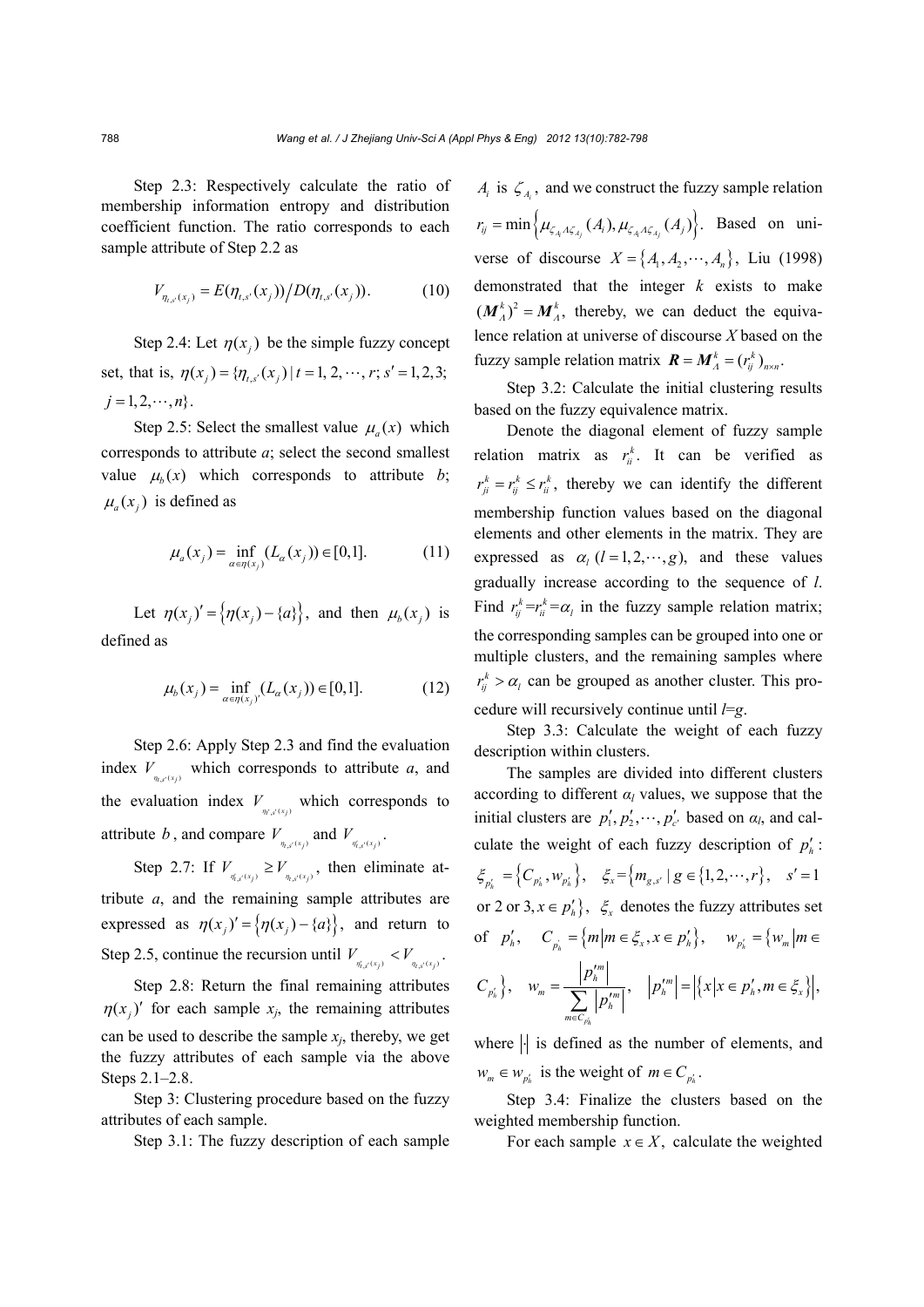membership function values  $f_{(c,wh)}(x) =$  $(x),$ *ph*  $\sum_{m \in C_m} w_m L_m$  $w_{m}L_{m}$   $(x$  $\sum_{n \in C_{\rho h}} w_m L_m(x)$ ,  $h = 1, 2, \dots, c'$ , in each initial cluster, where  $L_m(x)$  is the measure of initial sample, select  $f_{(c, w, h^*)}(x) = \underset{1 \le h \le c^*}{\arg \max} \{f_{(c, w, h)}(x)\}$  which corresponds to  $h^*$ , then we can obtain  $x \in p'_{k^*}$ , and finally obtain the result of clusters  $P_1$ ,  $P_2$ , ...,  $P_c$ , and set  $\xi_{x} = \{ m_{e,s'} \mid g \in \{1,2,\dots,r\}, s' = 1,2,3, x \in P_h \}, C_R = \{ m \}$  $m \in \xi_x, x \in P_k$ .

Step 3.5: Calculate the clustering validity index.

According to different thresholds  $\alpha \in [0,1]$ , we can select the optimal result from the clustering validity index. Some notations are introduced to cluster the validity indices, *N* is the number of samples,  $V = \{v_1, v_2, \dots, v_c\}$  is the set of sample center in each

cluster, 
$$
v_h = \left\{ v_h^m = \sum_{x \in P_h} \rho_m(x) / n_{P_h} \middle| m \in C_{P_h} \right\}, 1 \le h \le c
$$
,

where and  $n_{P_h}$  is the number of samples in cluster *h*. Thereby, the clustering validity index  $I_{\alpha}$  can be expressed as follows:

$$
I_{\alpha} = \frac{c \times (c-1) \sum_{h=1}^{c} \sum_{x \in P_h} \sum_{m \in M} \left\| \rho_m(x) - v_h^m \right\|^2}{2 \times \alpha \times \left( \sum_{h=1}^{c} \sum_{k=1, h \neq k}^{c} \sum_{m \in M} \left\| v_h^m - v_k^m \right\|^2 \right)},
$$
(13)

where

$$
RC_{hk} = \frac{\sum_{h=1}^{c} \sum_{k=1, h \neq k}^{c} \sum_{m \in M} ||v_h^m - v_k^m||^2}{\frac{c \times (c-1)}{2}}
$$
 describes

the dispersion degree between clusters, which can be used for merging different clusters, and 2 1  $\sum_{h=1}^{c} \sum_{x \in P_h} \sum_{m \in C_h} \left\| \rho_m(x) - \nu_h^m \right\|$  $h^{m\in\mathbb{C}}P_h$  $\rho_m(x) - v$  $\sum_{h=1}^N \sum_{x \in P_h} \left\| \rho_m(x) - v_h^m \right\|^2$  denotes the closeness of samples within each cluster. The clustering validity

index  $I_{\alpha}$  becomes smaller when the closeness within each cluster becomes smaller and the dispersion degree between clusters becomes greater. The cluster is the most distinct when  $I_{\alpha}$  is the smallest value.

## **2.4 Ranking within clusters**

The fuzzy TOPSIS approach (Awasthi *et al*., 2011) is used to evaluate the potential locations based on the selected 16 sub-criteria. The goal is to find the positive ideal solution, where the cost criteria is minimized and the benefit criteria is maximized, and the negative ideal solution, where the benefit criteria is minimized and the cost criteria is maximized (Awasthi *et al*., 2011; Li *et al*., 2011). From the previous definitions,  $A'_h$  is the number of potential locations with cluster *h*, thereby, the fuzzy numbers of sub-criteria and potential locations are defined as:  $W_{\mu\nu}^2 = (w_{\mu_1}, w_{\mu_2}, w_{\mu_3}), \quad X_{\mu_1}^2 = (a_{\mu_1}, b_{\mu_1}, c_{\mu_1}), \quad (u = 1, 2, \cdots, m).$  $h = 1, 2, \dots, c$ ;  $i = 1, 2, \dots, n'$ ;  $t' = 1, 2, \dots, k$ , respectively. The procedures of fuzzy TOPSIS approach are described as follows.

Step 1: Calculate the aggregate fuzzy ratings for the criteria and location alternatives.

Let  $\tilde{w}_{t}$  be the aggregated fuzzy weights for sub-criteria within each cluster, and  $\tilde{w}_t$  is expressed as  $\tilde{w}_{t'} = (w_{t'_1}, w_{t'_2}, w_{t'_3})$ , among which

$$
w_{i'_1} = \min_u \{ w_{ui'_1} \},
$$
  
\n
$$
w_{i'_2} = \frac{1}{m} \sum_{u=1}^m w_{ui'_2},
$$
  
\n
$$
w_{i'_3} = \max_u \{ w_{ui'_3} \}.
$$
\n(14)

Let  $\tilde{x}_{t_i}$  be the aggregated fuzzy rating of location alternatives within each cluster, and  $\tilde{x}_{ri}$  =  $(a_{ii'}, b_{ii'}, c_{ii'})$  is expressed as

$$
a_{ii'} = \min_{u} \{a_{ui'}\},
$$
  
\n
$$
b_{ii'} = \frac{1}{m} \sum_{u=1}^{m} b_{ui'},
$$
  
\n
$$
c_{ii'} = \max_{u} \{c_{ui'}\}.
$$
\n(15)

Step 2: Calculate the location decision matrix and fuzzy weight matrix.

Based on Step 1, the location decision matrix *R* and the fuzzy weight matrix  $\tilde{W}$  can be calculated as follows: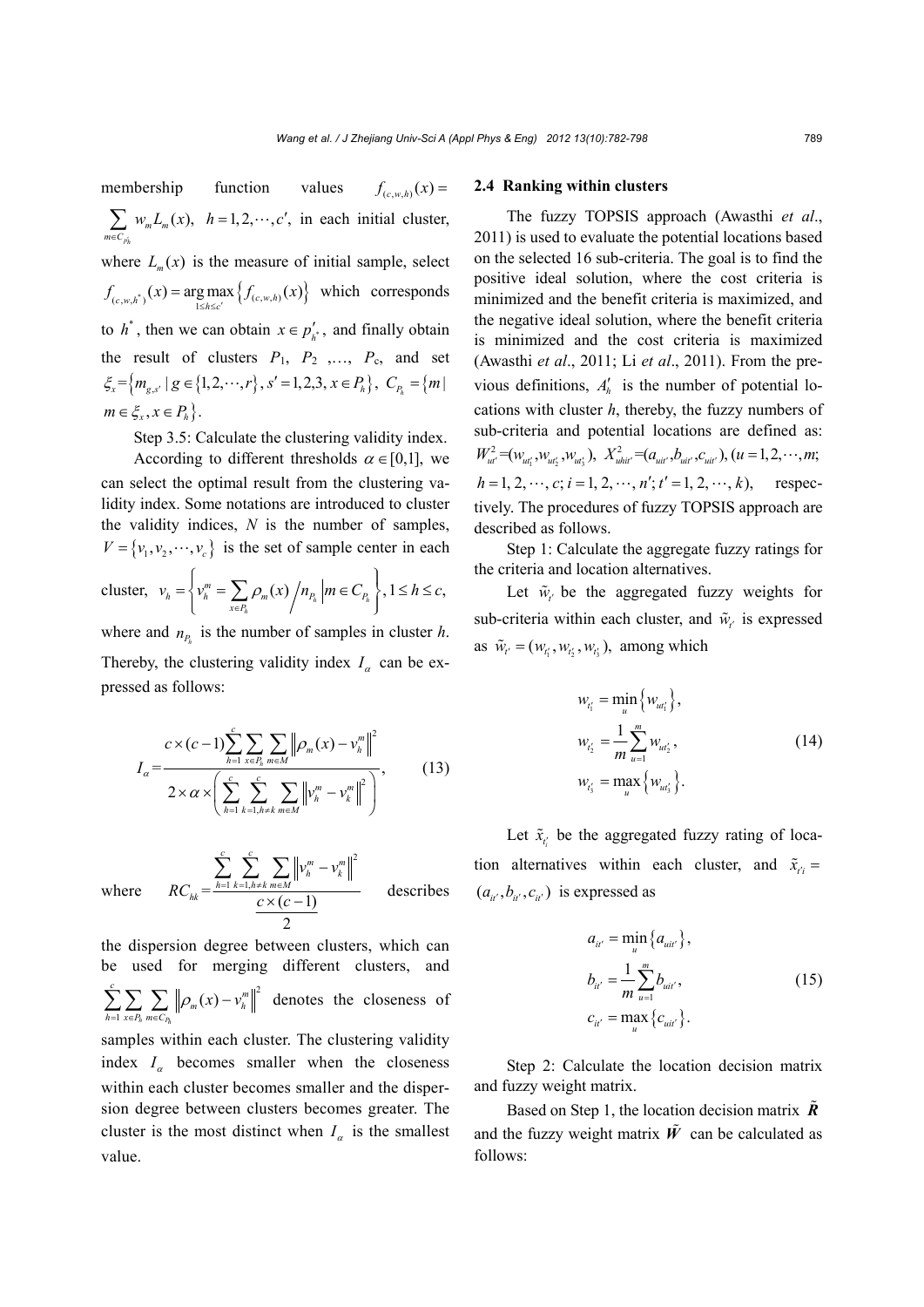$$
\tilde{\boldsymbol{R}} = \begin{bmatrix} \tilde{x}_{11} & \tilde{x}_{12} & \cdots & \tilde{x}_{1n'} \\ \tilde{x}_{21} & \tilde{x}_{22} & \cdots & \tilde{x}_{2n'} \\ \cdots & \cdots & \cdots & \cdots \\ \tilde{x}_{k1} & \tilde{x}_{k2} & \cdots & \tilde{x}_{kn'} \end{bmatrix}, \quad \tilde{\boldsymbol{W}} = [\tilde{w}_1, \tilde{w}_2, \cdots, \tilde{w}_k]. \quad (16)
$$

Step 3: Calculate the positive ideal and negative ideal solutions.

Let  $\tilde{R}$  be the normalized fuzzy decision matrix, which is given as follows:

$$
\tilde{R}' = [\tilde{r}_{i}^{\dagger}]_{k \times n'}, t' = 1, 2, \cdots, k, i = 1, 2, \cdots, n',
$$

for normalized cost criteria,

$$
\tilde{r}_{t'i} = \left(\frac{a_{t'}^-, a_{t'}^-, a_{t'}^-,}{c_{u'}^-, b_{u'}^-, a_{u'}^-}\right), a_{t'}^-=\min_i(a_{u'}); \quad (17)
$$

for normalized benefit criteria,

$$
\tilde{r}_{t'i} = \left(\frac{a_{ii'}}{c_{i'}^*}, \frac{b_{ii'}}{c_{i'}^*}, \frac{c_{ii'}}{c_{i'}^*}\right), c_{i'}^* = \max_i(c_{ii'}).
$$
 (18)

Step 4: Calculate the weighted normalized matrix  $\tilde{V}$  by multiplying the fuzzy decision matrix  $\tilde{R}'$ with the fuzzy weight matrix  $\tilde{W}$ , the  $\tilde{v}_{t_i}$  is calculated as

$$
\tilde{v}_{i i} = \tilde{r}_{i i}(.)\tilde{w}_{i'} = (v_{i' i_1}, v_{i' i_2}, v_{i' i_3}), \n t' = 1, 2, \cdots, k, \quad i = 1, 2, \cdots, n'.
$$
\n(19)

Step 5: Calculate the positive ideal and the negative ideal solutions,

$$
C^* = (\tilde{v}_1^*, \tilde{v}_2^*, \cdots, \tilde{v}_k^*),
$$

where

$$
\tilde{v}_{t'}^* = \max_i(v_{t'i_3}), \ t' = 1, 2, \cdots, k, \ t = 1, 2, \cdots, n', \ (20)
$$

$$
C^- = (\tilde{v}_1, \tilde{v}_2, \cdots, \tilde{v}_k),
$$

where

$$
\tilde{v}_{t'}^- = \min_i (v_{t'_{i_i}}), t' = 1, 2, \cdots, k, i = 1, 2, \cdots, n'. (21)
$$

Step 6: Calculate the dimensional Euclidean distance.

The dimensional Euclidean distance of positive ideal solution is given as

$$
d_i^* = \left\{ \sum_{t'=1}^k (\tilde{v}_{t'i} - \tilde{v}_{t'}^*)^2 \right\}^{1/2}, \ i = 1, 2, \cdots, n'. \qquad (22)
$$

The dimensional Euclidean distance of negative ideal solution is given as

$$
d_i^- = \left\{ \sum_{t'=1}^k (\tilde{v}_{t'i} - \tilde{v}_{t'}^-)^2 \right\}^{1/2}, \quad i = 1, 2, \cdots, n'. \tag{23}
$$

Step 7: Calculate the closeness to the ideal solution.

Let CA*i* be the ratio of the distance to the fuzzy negative ideal solution  $d_i^-$  and the sum of fuzzy positive ideal solution and fuzzy negative ideal solution, and it represents the relative closeness as follows:

$$
CA_i = \frac{d_i^-}{d_i^- + d_i^*}, i = 1, 2, \cdots, n'. \tag{24}
$$

The higher the value CA*<sup>i</sup>* is, the more ideal the alternative is for the final location.

#### **3 Implementation and comparisons**

### **3.1 Data source**

To illustrate the applicability of the proposed approach in multiple facilities location planning, an MDCL selection problem in Guiyang, China is used as a case study. Guiyang City is the capital of Guizhou Province and it is located in the north-central region of Guizhou Province, China. The logistics company owns a logistics center in Guiyang City, and the company needs to establish multiple distribution centers to extend the market. Eighteen alternative distribution centers have been chosen as shown in Fig. 2, which are expressed as  $A_1, A_2, \ldots, A_{18}$ .

In order to accurately select the locations of distribution centers, three top decision-makers *D*=  ${D_1, D_2, D_3}$  are invited to evaluate the criteria and alternative locations. The first and second are from the transportation planning department in Guiyang City, and the third is a senior manager who operates the logistics center. All three have many years of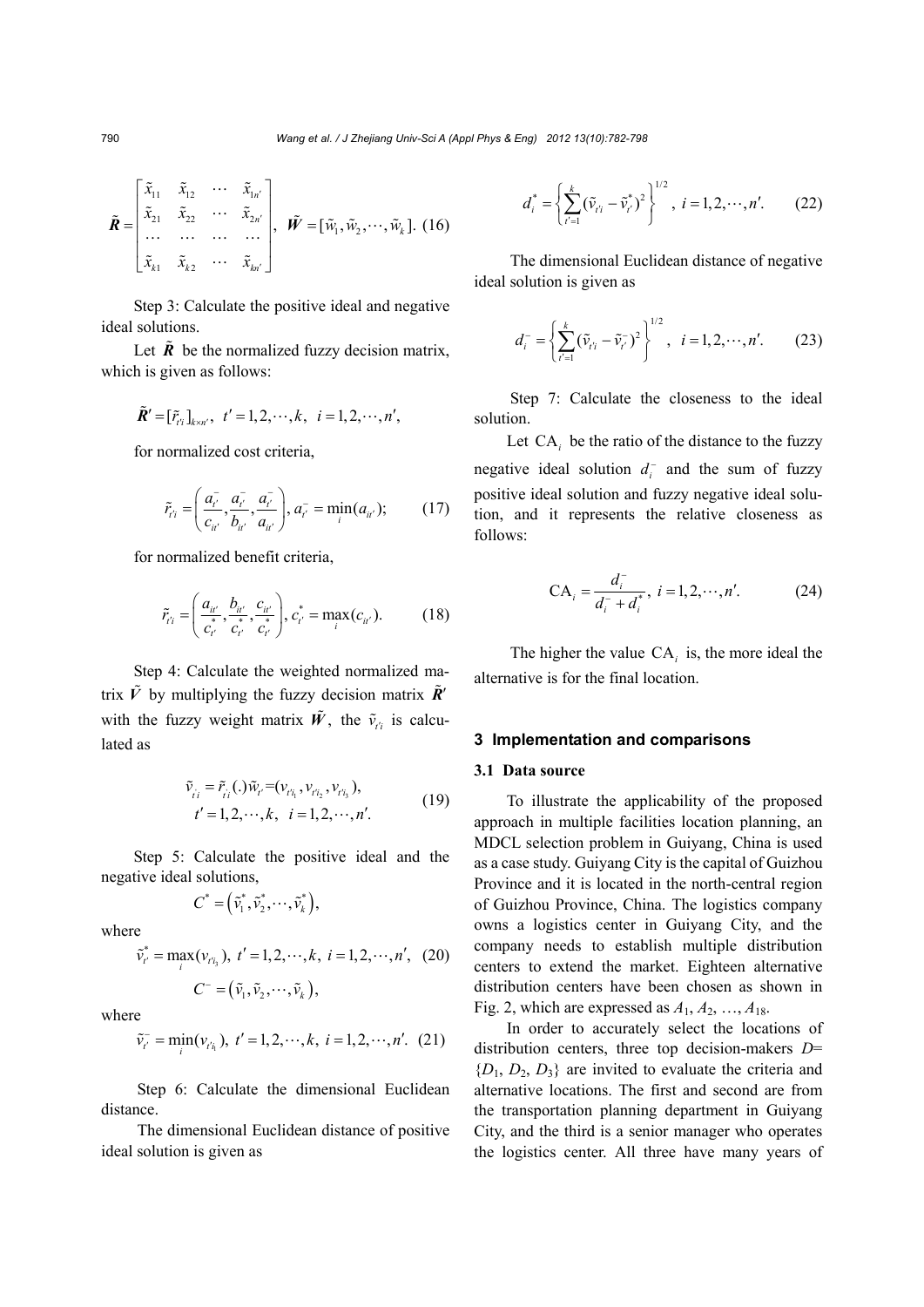planning experience, and are very familiar with the alternative location surrounding conditions.

After interviewing the three top decision-makers, we obtained the weights for the 16 sub-criteria and the preferences for alternative locations, as shown in Table 2 and Table 3 (p.792−794).



**Fig. 2 Alternative distribution centers scatter diagram**

**Table 2 Linguistic assessments for the sub-criteria** 

|               | Linguistic assessment |          |        |  |  |  |  |  |
|---------------|-----------------------|----------|--------|--|--|--|--|--|
| Sub-criterion | $\mathcal{D}_1$       | $D_2$    | $D_3$  |  |  |  |  |  |
| $C_{11}$      | B.P&G                 | F        | F      |  |  |  |  |  |
| $C_{12}$      | B.F&G                 | B.F&G    | G      |  |  |  |  |  |
| $C_{13}$      | F                     | F        | G      |  |  |  |  |  |
| $C_{21}$      | G                     | B.F&G    | G      |  |  |  |  |  |
| $C_{22}$      | VG                    | B.G&VG   | G      |  |  |  |  |  |
| $C_{23}$      | B.F&G                 | B.G&VG   | G      |  |  |  |  |  |
| $C_{31}$      | B.G&VG                | G        | B.F&G  |  |  |  |  |  |
| $C_{32}$      | B.F&G                 | B.F&G    | B.G&VG |  |  |  |  |  |
| $C_{41}$      | B.P&F                 | $B.P\&F$ | B.F&G  |  |  |  |  |  |
| $C_{42}$      | P                     | F        | B.P&F  |  |  |  |  |  |
| $C_{43}$      | G                     | B.F&G    | G      |  |  |  |  |  |
| $C_{51}$      | G                     | G        | B.F&G  |  |  |  |  |  |
| $C_{52}$      | B.G&VG                | G        | VG     |  |  |  |  |  |
| $C_{53}$      | B.F&G                 | F        | F      |  |  |  |  |  |
| $C_{61}$      | B.F&G                 | $B.P\&F$ | F      |  |  |  |  |  |
| $C_{62}$      | F                     | F        | B.P&F  |  |  |  |  |  |

## **3.2 Result analysis**

According to Eqs. (6) and (7), we can obtain comprehensive evaluation values by integrating the sub-criteria into the major criteria. The evaluation values are presented in Table 4 (p.795).

Following Step 1–Step 3 in the clustering algorithm procedure, we can obtain the results as follows.

1. When threshold  $\alpha$ =0.6932,  $I_{\alpha}$  = 4.49, there are two clusters:

*P*1={*A*10, *A*11, *A*12, *A*13}, *P*2={*A*1, *A*2, *A*3, *A*4, *A*5, *A*6, *A*7, *A*8, *A*9, *A*14, *A*15, *A*16, *A*17, *A*18}.

2. When threshold  $\alpha$ =0.7119,  $I_{\alpha}$  = 3.87, there are three clusters:

$$
P_1 = \{A_{10}, A_{11}, A_{12}, A_{13}\},
$$
  

$$
P_2 = \{A_1, A_2, A_3, A_4\}
$$

$$
P_3 = \{A_5, A_6, A_7, A_8, A_9, A_{14}, A_{15}, A_{16}, A_{17}, A_{18}\}.
$$

3. When threshold  $\alpha$ =0.7256,  $I_{\alpha}$  = 2.51, there

are four clusters:

$$
P_1 = \{A_{10}, A_{11}, A_{12}, A_{13}\},
$$
  
\n
$$
P_2 = \{A_1, A_2, A_3, A_4\},
$$
  
\n
$$
P_3 = \{A_{14}, A_{15}, A_{16}, A_{17}, A_{18}\},
$$

$$
P_4 = \{A_5, A_6, A_7, A_8, A_9\}.
$$

4. When threshold  $\alpha$ =0.7659,  $I_{\alpha}$  = 3.03, there

are five clusters:

*P*1={*A*10, *A*11, *A*12, *A*13},  $P_2 = \{A_1, A_2, A_3, A_4\},\,$ *P*3={*A*14, *A*15, *A*16, *A*17, *A*18},  $P_4 = \{A_5, A_8, A_9\},\,$  $P_5 = \{A_6, A_7\}.$ 

Comparing all of the results, we can find that  $I<sub>0.7256</sub>=2.51$  is the smallest; thus, the option with four clusters is the best choice.

Then, we use the TOPSIS approach to rank the alternative locations within each cluster. According to Eqs. (14)−(24), the final ranking results are shown in Table 5 (p.795) as follows.

By comparing the CA*i* values in each cluster (Table 5),  $A_{13}$ ,  $A_4$ ,  $A_{14}$ , and  $A_8$  are selected as the final urban distribution center locations for the logistics company. According to Eq. (13), we can calculate the dispersion degree between clusters. The ranking results of dispersion degree between clusters is  $RC_{34} > RC_{13} > RC_{12} > RC_{24}$ ; the higher the RC<sub>hk</sub> between clusters is, the smaller the closeness between clusters is. Based on the demand for the economic development in each region, the decision-makers can also merge possible clusters, and finalize the number of distribution centers in each cluster.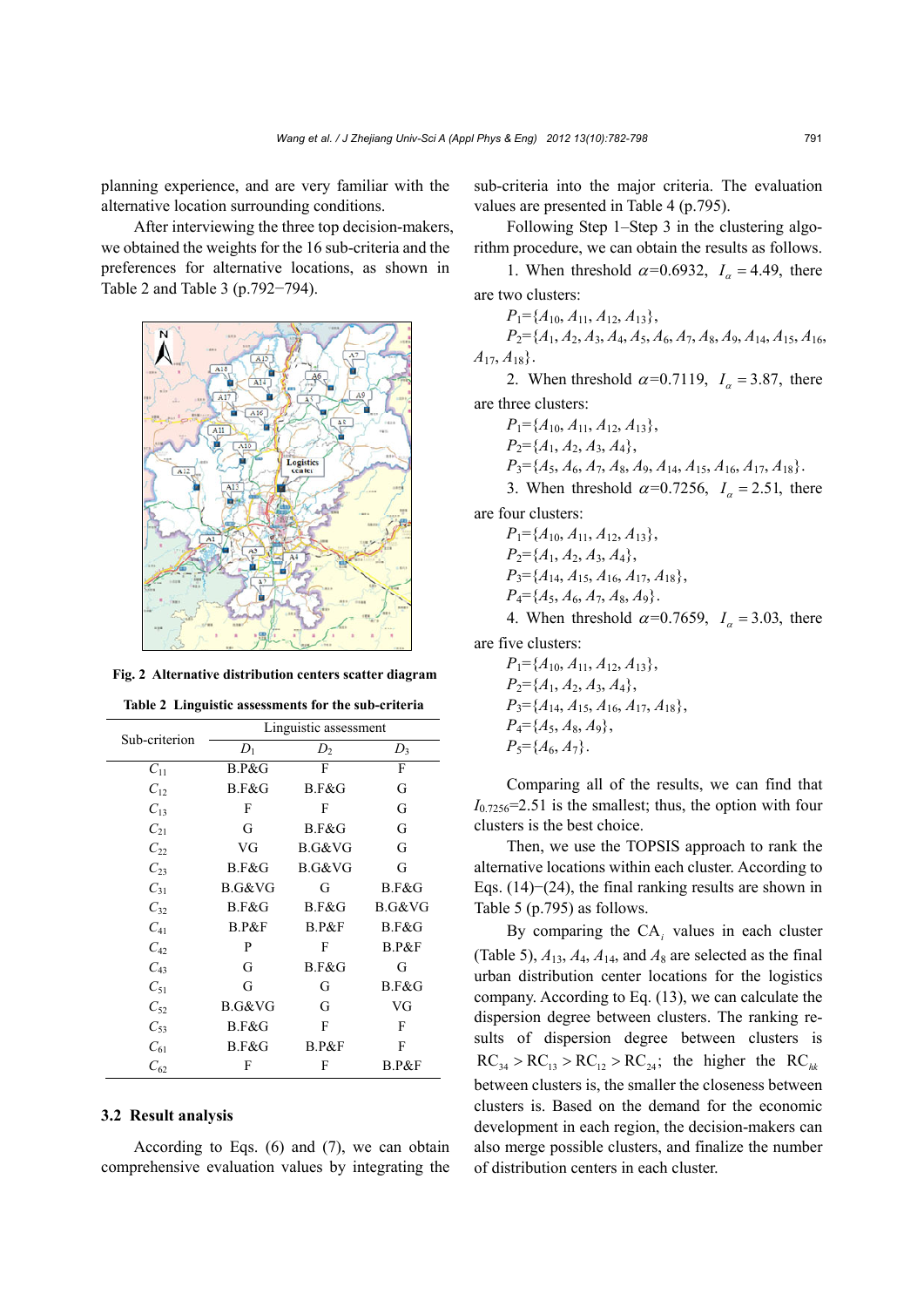| Sub-criteria       | Linguistic assessments for alternatives by $D_1$ |                                 |                                 |                                 |                                   |                          |                                 |                         |                         |  |
|--------------------|--------------------------------------------------|---------------------------------|---------------------------------|---------------------------------|-----------------------------------|--------------------------|---------------------------------|-------------------------|-------------------------|--|
|                    | $A_1$                                            | $\mathcal{A}_2$                 | $A_3$                           | $A_4$                           | $A_5$                             | $A_6$                    | $A_7$                           | $A_8$                   | $A_9$                   |  |
| $C_{11}$           | L                                                | М                               | $\mathbf L$                     | B.VL&L                          | M                                 | $\mathbf M$              | $\mathbf M$                     | $\operatorname{B.L\&M}$ | B.L&M                   |  |
| $C_{12}$           | B.L&M                                            | $\mathbf L$                     | B.L&M                           | $\mathbf L$                     | $\mathbf M$                       | B.L&M                    | B.L&M                           | $\mathbf M$             | $\mathbf M$             |  |
| $C_{13}$           | B.VL&L                                           | $\ensuremath{\text{VL}}\xspace$ | $\mathbf L$                     | B.L&M                           | B.L&M                             | $\mathbf M$              | B.M&H                           | $\mathbf M$             | B.L&M                   |  |
| $C_{21}$           | B.H&VH                                           | B.H&VH                          | $\, {\rm H}$                    | $\rm H$                         | B.M&H                             | $\rm H$                  | $\, {\rm H}$                    | $\mathbf M$             | H                       |  |
| $\mathcal{C}_{22}$ | VH                                               | $\, {\rm H}$                    | VH                              | B.H&VH                          | H                                 | B.M&H                    | H                               | H                       | H                       |  |
| $C_{23}$           | B.M&H                                            | B.M&H                           | H                               | B.H&VH                          | $\mathbf M$                       | B.M&H                    | $\mathbf M$                     | B.M&H                   | $\mathbf M$             |  |
| $C_{31}$           | B.M&H                                            | $\, {\rm H}$                    | B.M&H                           | $\, {\rm H}$                    | B.H&VH                            | $\, {\rm H}$             | B.H&VH                          | VH                      | $\, {\rm H}$            |  |
| $C_{32}$           | H                                                | B.M&H                           | H                               | B.M&H                           | B.H&VH                            | VH                       | B.H&VH                          | $\, {\rm H}$            | VH                      |  |
| $C_{41}$           | $\mathbf M$                                      | B.M&H                           | $\mathbf M$                     | B.M&H                           | B.L&M                             | B.VL&L                   | B.VL&L                          | B.L&M                   | B.L&M                   |  |
| $C_{42}$           | B.L&M                                            | B.L&M                           | B.L&M                           | B.L&M                           | B.L&M                             | $\mathbf L$              | $\mathbf L$                     | L                       | $\operatorname{B.L\&M}$ |  |
| $C_{43}$           | B.M&H                                            | $\mathbf M$                     | B.M&H                           | $\mathbf M$                     | $\mathbf L$                       | B.L&M                    | B.L&M                           | <b>B.VL&amp;L</b>       | $\mathbf L$             |  |
| $C_{51}$           | B.H&VH                                           | $\, {\rm H}$                    | B.H&VH                          | VH                              | $\mathbf M$                       | $\rm H$                  | B.M&H                           | B.M&H                   | $\, {\rm H}$            |  |
| $C_{52}$           | B.H&VH                                           | VH                              | VH                              | B.H&VH                          | B.H&VH                            | B.M&H                    | $\, {\rm H}$                    | H                       | H                       |  |
| $C_{53}$           | VH                                               | $\, {\rm H}$                    | B.H&VH                          | B.H&VH                          | B.M&H                             | $\rm H$                  | B.M&H                           | $\rm H$                 | B.M&H                   |  |
| $C_{61}$           | B.M&H                                            | $\mathbf M$                     | B.M&H                           | B.M&H                           | $\mathbf M$                       | $\mathbf L$              | B.VL&L                          | B.L&M                   | B.L&M                   |  |
| $C_{62}$           | M                                                | B.M&H                           | $\mathbf M$                     | $\mathbf M$                     | B.VL&L                            | B.L&M                    | M                               | B.VL&L                  | B.L&M                   |  |
| Sub-criteria       | $A_{10}$                                         | $A_{11}$                        | $A_{12}$                        | $A_{13}$                        | $A_{14}$                          | $A_{15}$                 | $A_{16}$                        | $A_{17}$                | $A_{18}$                |  |
| $C_{11}$           | B.H&VH                                           | H                               |                                 | B.H&VH B.H&VH                   | B.M&H                             | M                        | B.M&H                           | B.H&VH                  | B.M&H                   |  |
| $\mathcal{C}_{12}$ | VH                                               | VH                              | B.H&VH                          | VH                              | $\mathbf M$                       | $\mathbf M$              | $\mathbf M$                     | $\mathbf M$             | B.M&H                   |  |
| $C_{13}$           | VH                                               | VH                              | VH                              | B.H&VH                          | B.M&H                             | H                        | B.M&H                           | B.L&M                   | $\mathbf M$             |  |
| $C_{21}$           | VL                                               | VL                              | B.VL&L                          | $\ensuremath{\text{VL}}\xspace$ | B.VL&L                            | L                        | $\mathbf L$                     | B.VL&L                  | L                       |  |
| $C_{22}$           | $\ensuremath{\text{VL}}\xspace$                  | B.VL&L                          | $\ensuremath{\text{VL}}\xspace$ | B.VL&L                          | B.VL&L                            | $\operatorname{B.VL\&L}$ | $\mathbf L$                     | B.VL&L                  | B.VL&L                  |  |
| $C_{23}$           | <b>B.VL&amp;L</b>                                | VL                              | VL                              | $\ensuremath{\text{VL}}\xspace$ | L                                 | $\mathbf L$              | B.VL&L                          | B.L&M                   | L                       |  |
| $C_{31}$           | B.L&M                                            | L                               | B.L&M                           | B.VL&L                          | $\ensuremath{\text{VL}}\xspace$   | <b>B.VL&amp;L</b>        | $\ensuremath{\text{VL}}\xspace$ | B.VL&L                  | VL                      |  |
| $\mathcal{C}_{32}$ | B.VL&L                                           | L                               | B.VL&L                          | B.L&M                           | B.VL&L                            | VL                       | B.VL&L                          | VL                      | B.VL&L                  |  |
| $C_{41}$           | B.M&H                                            | B.M&H                           | B.H&VH                          | H                               | VH                                | ${\bf H}$                |                                 | B.H&VH B.H&VH           | VH                      |  |
| $C_{42}$           | B.H&VH                                           |                                 |                                 |                                 | B.M&H B.H&VH B.H&VH B.H&VH B.H&VH |                          | VH                              | H                       | B.H&VH                  |  |
| $C_{43}$           | M                                                | H                               | B.M&H                           | B.M&H                           | B.H&VH VH                         |                          | H                               | <b>VH</b>               | B.H&VH                  |  |
| $C_{51}$           | B.VL&L                                           | L                               | VL                              | L B.L&M                         |                                   | $\mathbf{L}$             | $\mathbf L$                     | B.L&M                   | B.L&M                   |  |
| $C_{52}$           | <b>VL</b>                                        | VL                              | L                               | VL                              | B.VL&L                            | B.L&M                    | B.VL&L                          | $\mathbf{L}$            | B.VL&L                  |  |
| $C_{53}$           | B.VL&L                                           | B.VL&L                          | $\mathbf{L}$                    | B.VL&L                          | $\mathbf{L}$                      | B.VL&L M                 |                                 | B.VL&L                  | $\mathbf{L}$            |  |
| $C_{61}$           | B.M&H                                            | H                               |                                 | B.H&VH H                        |                                   | B.H&VH VH                |                                 | B.H&VH VH               | B.H&VH                  |  |
| $C_{62}$           | H                                                | H                               | H                               |                                 | B.H&VH VH                         |                          | B.H&VH VH                       | B.H&VH                  | VH                      |  |

**Table 3a Linguistic assessments for alternatives by** *D***<sup>1</sup>**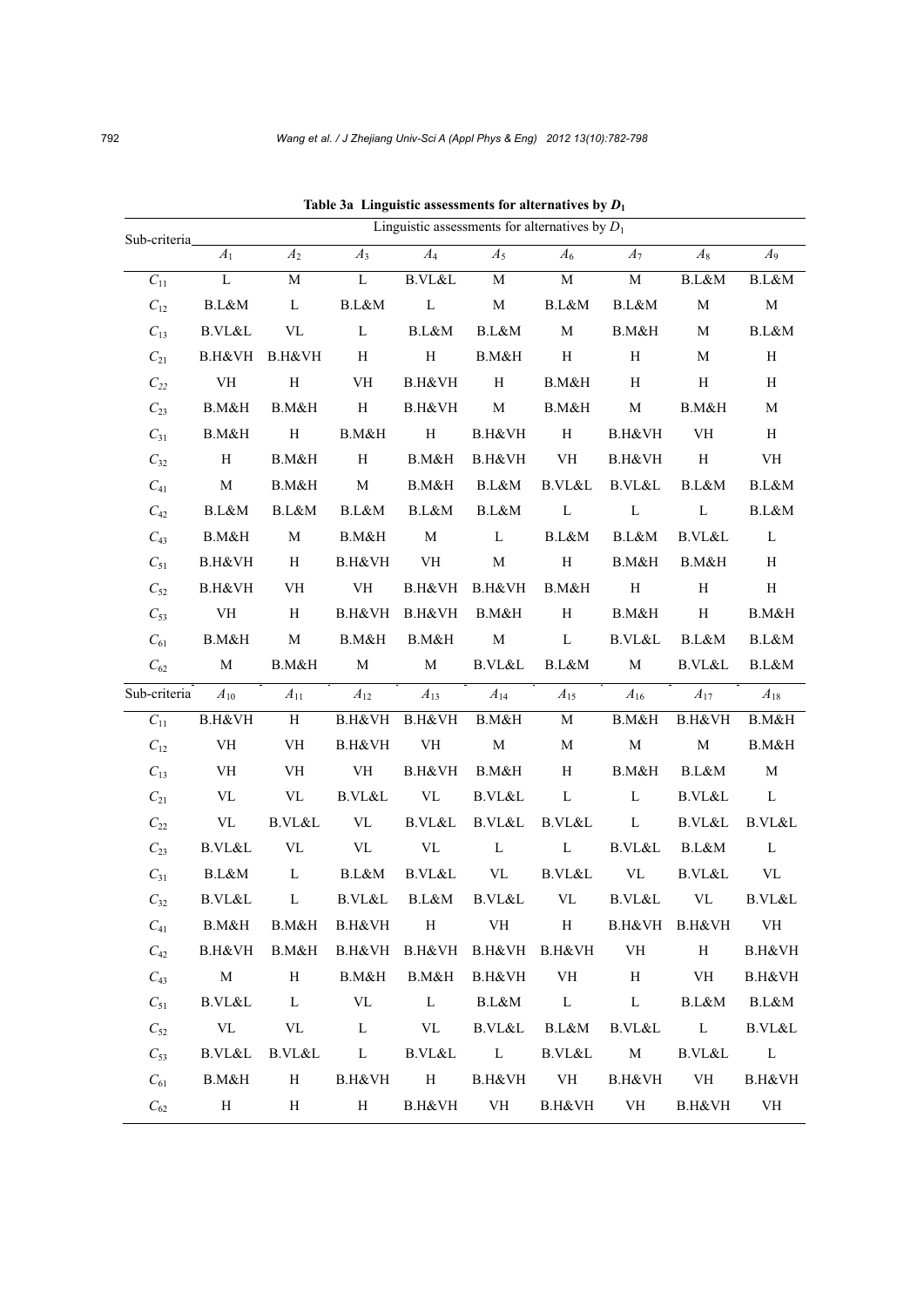|                    | Linguistic assessments for alternatives by $D_2$ |              |                                 |              |                 |                      |                                 |                   |                   |  |
|--------------------|--------------------------------------------------|--------------|---------------------------------|--------------|-----------------|----------------------|---------------------------------|-------------------|-------------------|--|
| Sub-criteria       | $A_1$                                            | $A_2$        | $A_3$                           | $A_4$        | $A_5$           | $A_6$                | $A_7$                           | $A_8$             | $A_9$             |  |
| $C_{11}$           | $\mathbf M$                                      | B.L&M        | $\mathbf L$                     | B.VL&L       | $\mathbf L$     | $\mathbf L$          | $\operatorname{B.L\&M}$         | $\mathbf M$       | М                 |  |
| $C_{12}$           | B.VL&L                                           | L            | B.VL&L                          | $\mathbf{L}$ | B.L&M           | B.M&H                | B.L&M                           | B.L&M             | B.L&M             |  |
| $C_{13}$           | B.VL&L                                           | B.VL&L       | B.L&M                           | B.L&M        | $\mathbf M$     | $\mathbf L$          | B.M&H                           | B.M&H             | $\mathbf M$       |  |
| $C_{21}$           | B.H&VH                                           | $\, {\rm H}$ | H                               | B.M&H        | H               | H                    | B.H&VH                          | $\mathbf M$       | B.M&H             |  |
| $C_{22}$           | VH                                               | B.M&H        | H                               | $\, {\rm H}$ | B.M&H           | M                    | B.M&H                           | B.M&H             | H                 |  |
| $C_{23}$           | M                                                | B.H&VH       | VH                              | VH           | B.M&H           | H                    | $\mathbf M$                     | H                 | M                 |  |
| $C_{31}$           | B.L&M                                            | M            | B.M&H                           | H            |                 | B.H&VH V.H&VH        | H                               | H                 | VH                |  |
| $C_{32}$           | VH                                               | B.H&VH       | H                               | B.M&H        |                 | B.H&VH B.H&VH B.H&VH |                                 | VH                | H                 |  |
| $C_{41}$           | B.M&H                                            | $\mathbf L$  | H                               | B.L&M        | B.L&M           | B.VL&L               | B.VL&L                          | $\mathbf{L}$      | $\mathbf{L}$      |  |
| $C_{42}$           | L                                                | B.L&M        | M                               | B.M&H        | B.L&M           | $\mathbf{L}$         | $\mathbf{L}$                    | B.L&M             | М                 |  |
| $C_{43}$           | B.M&H                                            | H            | B.L&M                           | M            | $\mathbf{L}$    | B.L&M                | B.L&M                           | <b>B.VL&amp;L</b> | $\mathbf L$       |  |
| $C_{51}$           | H                                                | B.H&VH       | Н                               | VH           | M               | B.M&H                | H                               | B.M&H             | B.M&H             |  |
| $C_{52}$           | VH                                               | VH           | VH                              | B.H&VH       | B.H&VH          | H                    | B.M&H                           | H                 | H                 |  |
| $C_{53}$           | <b>VH</b>                                        | B.H&VH       | $\,$ H                          | B.H&VH       | B.M&H           | H                    | H                               | H                 | B.M&H             |  |
| $C_{61}$           | M                                                | Н            | B.M&H                           | M            | B.VL&L          | M                    | $\mathbf{M}$                    | M                 | L                 |  |
| $\mathcal{C}_{62}$ | B.M&H                                            | $\mathbf{L}$ | M                               | B.M&H        | M               | VL                   | B.L&M                           | B.VL&L            | M                 |  |
| Sub-criteria       | $A_{10}$                                         | $A_{11}$     | $A_{12}$                        | $A_{13}$     | $A_{14}$        | $A_{15}$             | $A_{16}$                        | $A_{17}$          | $A_{18}$          |  |
| $C_{11}$           | VH                                               | B.H&VH       | $\, {\rm H}$                    | B.H&VH       | B.M&H           | B.M&H                | M                               | B.M&H             | B.M&H             |  |
| $C_{12}$           | B.H&VH                                           | VH           | $\mathbf{V}\mathbf{H}$          | VH           | B.M&H           | M                    | B.H&VH                          | $\mathbf M$       | $\mathbf M$       |  |
| $C_{13}$           | VH                                               | B.H&VH       | H                               | B.H&VH       | M               | B.M&H                | B.L&M                           | B.M&H             | B.M&H             |  |
| $C_{21}$           | $\operatorname{B.VL\&L}$                         | VL           | $\ensuremath{\text{VL}}\xspace$ | B.VL&L       | $\mathbf L$     | $\mathbf L$          | B.VL&L                          | $\mathbf L$       | <b>B.VL&amp;L</b> |  |
| $C_{22}$           | B.VL&L                                           | VL           | B.VL&L                          | VL           | B.VL&L          | B.L&M                | B.VL&L                          | B.VL&L            | B.VL&L            |  |
| $C_{23}$           | VL                                               | B.VL&L       | VL                              | VL           | $\mathbf{L}$    | VL                   | B.L&M                           | $\mathbf L$       | $\mathbf{L}$      |  |
| $C_{31}$           | L                                                | B.L&M        | B.VL&L                          | B.L&M        | B.VL&L          | VL                   | $\mathbf{L}$                    | VL                | VL                |  |
| $C_{32}$           | B.L&M                                            | B.VL&L       | B.L&M                           | B.VL&L       | VL              | B.VL&L               | $\ensuremath{\text{VL}}\xspace$ | L                 | B.VL&L            |  |
| $C_{41}$           | B.H&VH B.M&H                                     |              | M                               |              | B.H&VH B.H&VH H |                      | B.H&VH VH                       |                   | VH                |  |
| $C_{42}$           | VH                                               | B.M&H        | H                               | B.H&VH       |                 | VH B.H&VH            | H                               | B.H&VH B.H&VH     |                   |  |
| $C_{43}$           | M                                                | H            | B.M&H                           | B.M&H H      |                 | VH                   | VH                              |                   | B.H&VH B.H&VH     |  |
| $C_{51}$           | $\mathbf{L}$                                     | B.VL&L       | VL                              | B.VL&L       | B.L&M           | $\mathbf{L}$         | B.L&M                           | $\mathbf{L}$      | L                 |  |
| $C_{52}$           | VL                                               | $\mathbf{L}$ | B.VL&L                          | VL           | B.VL&L          | B.L&M                | B.VL&L                          | B.L&M             | B.VL&L            |  |
| $C_{53}$           | <b>B.VL&amp;L</b>                                | VL           | $\mathbf{L}$                    | B.VL&L       | $\mathbf{L}$    | B.VL&L               | $\mathbf{L}$                    | B.VL&L            | ,M                |  |
| $C_{61}$           | B.H&VH                                           |              | B.M&H H                         | B.M&H        | H               |                      | B.H&VH VH                       | B.H&VH VH         |                   |  |
| $C_{62}$           | B.M&H                                            | VH           |                                 | B.H&VH H     | VH              | VH                   | B.H&VH                          | VH                | B.H&VH            |  |

**Table 3b Linguistic assessments for alternatives by** *D***<sup>2</sup>**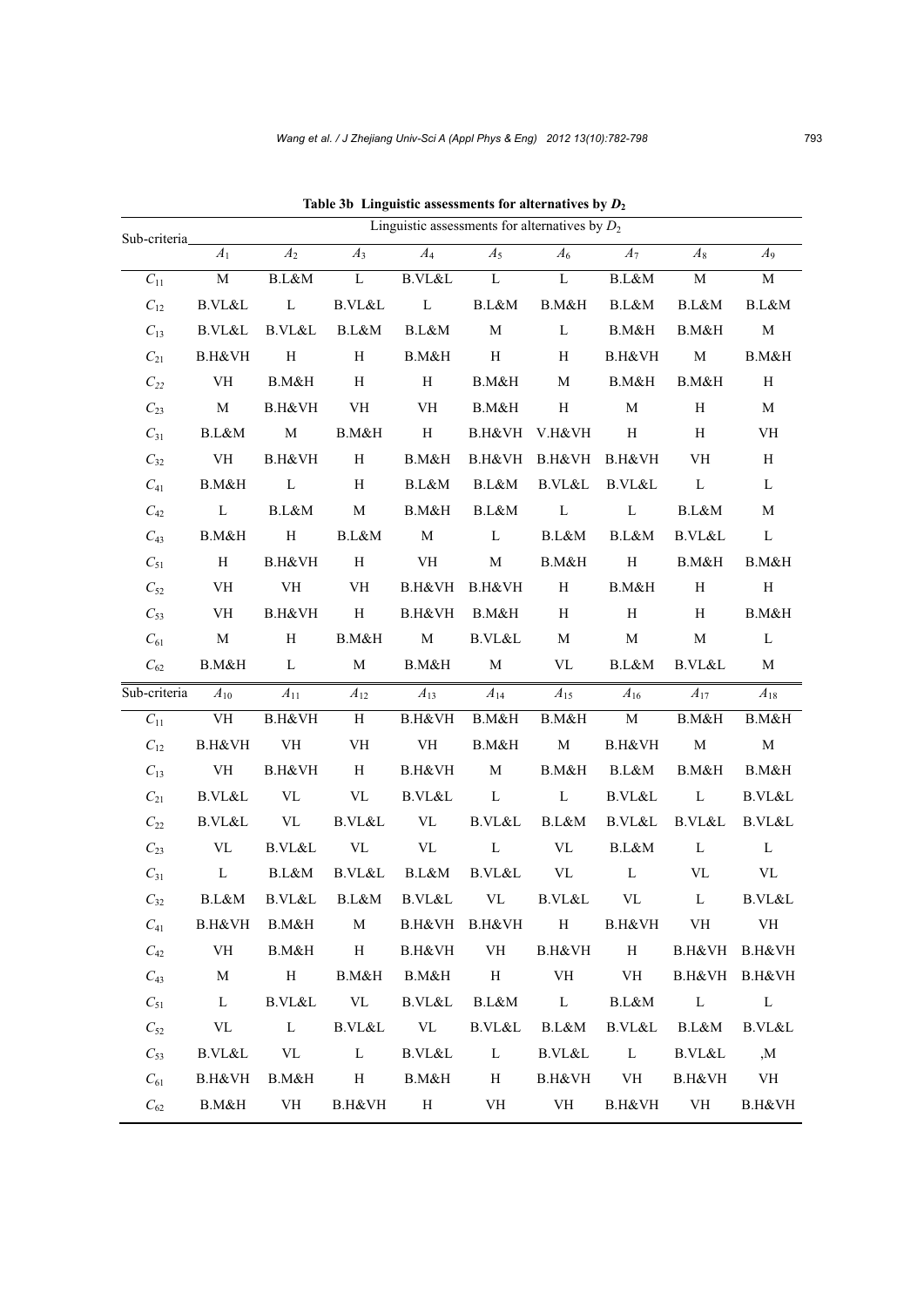| Sub-criteria_ |                                 | Linguistic assessments for alternatives by $D_3$ |                                 |                         |                        |                         |                   |               |                   |  |  |
|---------------|---------------------------------|--------------------------------------------------|---------------------------------|-------------------------|------------------------|-------------------------|-------------------|---------------|-------------------|--|--|
|               | $A_1$                           | A <sub>2</sub>                                   | $A_3$                           | $A_4$                   | $A_5$                  | $A_6$                   | $A_7$             | $A_8$         | A9                |  |  |
| $C_{11}$      | B.L&M                           | $\mathbf L$                                      | $\operatorname{B.VL\&L}$        | $\operatorname{B.L\&M}$ | $\mathbf M$            | $\operatorname{B.L\&M}$ | $\mathbf M$       | $\mathbf M$   | $\mathbf M$       |  |  |
| $C_{12}$      | $\mathbf L$                     | B.L&M                                            | $\mathbf L$                     | $\mathbf L$             | B.L&M                  | $\mathbf M$             | B.L&M             | B.L&M         | B.L&M             |  |  |
| $C_{13}$      | $\mathbf L$                     | <b>B.VL&amp;L</b>                                | $\operatorname{B.L\&M}$         | <b>B.VL&amp;L</b>       | B.L&M                  | B.L&M                   | $\mathbf M$       | $\mathbf M$   | B.M&H             |  |  |
| $C_{21}$      | VH                              | $\, {\rm H}$                                     | VH                              | B.H&VH                  | B.H&VH                 | M                       | H                 | B.M&H         | H                 |  |  |
| $C_{22}$      | B.H&VH                          | B.M&H                                            | $\,$ H                          | $\, {\rm H}$            | B.M&H                  | B.M&H                   | $\mathbf M$       | $\, {\rm H}$  | B.M&H             |  |  |
| $C_{23}$      | B.M&H                           | B.H&VH                                           | H                               | B.H&VH                  | $\mathbf M$            | $\, {\rm H}$            | H                 | $\mathbf M$   | B.M&H             |  |  |
| $C_{31}$      | $\mathbf M$                     | B.M&H                                            | $\, {\rm H}$                    | $\rm H$                 | $\, {\rm H}$           | $\, {\rm H}$            | VH                | B.H&VH        | B.H&VH            |  |  |
| $C_{32}$      | B.H&VH                          | $\, {\rm H}$                                     | B.M&H                           | B.M&H                   | B.H&VH                 | VH                      | $\, {\rm H}$      | B.H&VH        | B.H&VH            |  |  |
| $C_{41}$      | B.L&M                           | B.L&M                                            | B.M&H                           | $\, {\rm H}$            | $\mathbf L$            | L                       | B.L&M             | B.VL&L        | B.VL&L            |  |  |
| $C_{42}$      | L                               | B.M&H                                            | $\mathbf L$                     | $\mathbf M$             | B.L&M                  | $\mathbf M$             | B.L&M             | $\mathbf L$   | $\mathbf L$       |  |  |
| $C_{43}$      | H                               | $\mathbf M$                                      | B.M&H                           | B.L&M                   | <b>B.VL&amp;L</b>      | $\mathbf L$             | L                 | B.L&M         | B.L&M             |  |  |
| $C_{51}$      | H                               | B.H&VH                                           | VH                              | B.H&VH                  | B.M&H                  | B.M&H                   | $\mathbf M$       | H             | H                 |  |  |
| $C_{52}$      | VH                              | B.H&VH                                           | B.H&VH                          | VH                      | $\, {\rm H}$           | $\, {\rm H}$            | B.H&VH            | H             | B.M&H             |  |  |
| $C_{53}$      | H                               | VH                                               |                                 | B.H&VH B.H&VH           | H                      | B.M&H                   | B.M&H             | B.M&H         | H                 |  |  |
| $C_{61}$      | H                               | B.M&H                                            | $\mathbf M$                     | $\mathbf L$             | $\mathbf M$            | $\mathbf L$             | B.VL&L            | $\mathbf M$   | $\mathbf M$       |  |  |
| $C_{62}$      | L                               | M                                                | B.M&H                           | H                       | B.VL&L                 | M                       | M                 | VL            | B.L&M             |  |  |
| Sub-criteria  | $A_{10}$                        | $A_{11}$                                         | $A_{12}$                        | $A_{13}$                | $A_{14}$               | $A_{15}$                | $A_{16}$          | $A_{17}$      | $A_{18}$          |  |  |
| $C_{11}$      |                                 | B.H&VH B.H&VH                                    | VH                              | $\, {\rm H}$            | $\mathbf M$            | B.M&H                   | B.M&H             | B.M&H         | B.M&H             |  |  |
| $C_{12}$      | VH                              | VH                                               | B.H&VH                          | VH                      | B.H&VH                 | B.M&H                   | $\mathbf M$       | $\mathbf M$   | $\mathbf M$       |  |  |
| $C_{13}$      | B.H&VH                          | B.H&VH                                           | VH                              | VH                      | B.L&M                  | $\mathbf M$             | B.M&H             | B.M&H         | B.M&H             |  |  |
| $C_{21}$      | $\ensuremath{\text{VL}}\xspace$ | B.VL&L                                           | B.VL&L                          | VL                      | <b>B.VL&amp;L</b>      | $\mathbf L$             | <b>B.VL&amp;L</b> | $\mathbf L$   | $\mathbf L$       |  |  |
| $C_{22}$      | $\operatorname{B.VL\&L}$        | VL                                               | B.VL&L                          | VL                      | B.VL&L                 | <b>B.VL&amp;L</b>       | B.VL&L            | L             | <b>B.VL&amp;L</b> |  |  |
| $C_{23}$      | VL                              | VL                                               | $\ensuremath{\text{VL}}\xspace$ | B.VL&L                  | B.L&M                  | $\mathbf L$             | $\mathbf L$       | B.VL&L        | L                 |  |  |
| $C_{31}$      | B.VL&L                          | B.L&M                                            | $\mathbf{L}$                    | B.L&M                   | VL                     | VL                      | B.VL&L            | VL            | L                 |  |  |
| $C_{32}$      | B.L&M                           | B.VL&L                                           | B.L&M                           |                         | B.VL&L L               | B.VL&L                  | VL                | B.VL&L        | VL                |  |  |
| $C_{41}$      | $\mathbf M$                     | B.H&VH                                           |                                 |                         | B.M&H B.H&VH B.H&VH VH |                         | <b>VH</b>         | B.H&VH        | H                 |  |  |
| $C_{42}$      | H                               | B.H&VH                                           | B.M&H                           | VH                      | H                      |                         | B.H&VH B.H&VH     | VH            | B.H&VH            |  |  |
| $C_{43}$      | B.M&H                           | B.M&H                                            | H                               | $\mathbf M$             | VH                     |                         | B.H&VH B.H&VH     | H             | VH                |  |  |
| $C_{51}$      | VL                              | B.VL&L                                           | $\mathbf{L}$                    | $\mathbf L$             | $\mathbf{L}$           | B.L&M                   | B.L&M             | $\mathbf{L}$  | B.L&M             |  |  |
| $C_{52}$      | $\operatorname{B.VL\&L}$        | VL                                               | VL                              | B.VL&L                  | B.VL&L                 | B.VL&L                  | B.VL&L            | B.L&M         | B.VL&L            |  |  |
| $C_{53}$      | L                               | B.VL&L                                           | B.VL&L VL                       |                         | M                      | L                       | $\mathbf{L}$      | B.VL&L        | $\mathbf{L}$      |  |  |
| $C_{61}$      | VH                              | H                                                | B.M&H                           | B.H&VH                  | VH                     | $\, {\rm H}$            | <b>VH</b>         | VH            | B.H&VH            |  |  |
| $C_{62}$      | B.M&H                           | B.H&VH                                           | H                               | B.M&H                   | B.H&VH                 | VH                      |                   | B.H&VH B.H&VH | VH                |  |  |

**Table 3c Linguistic assessments for alternatives by** *D***<sup>3</sup>**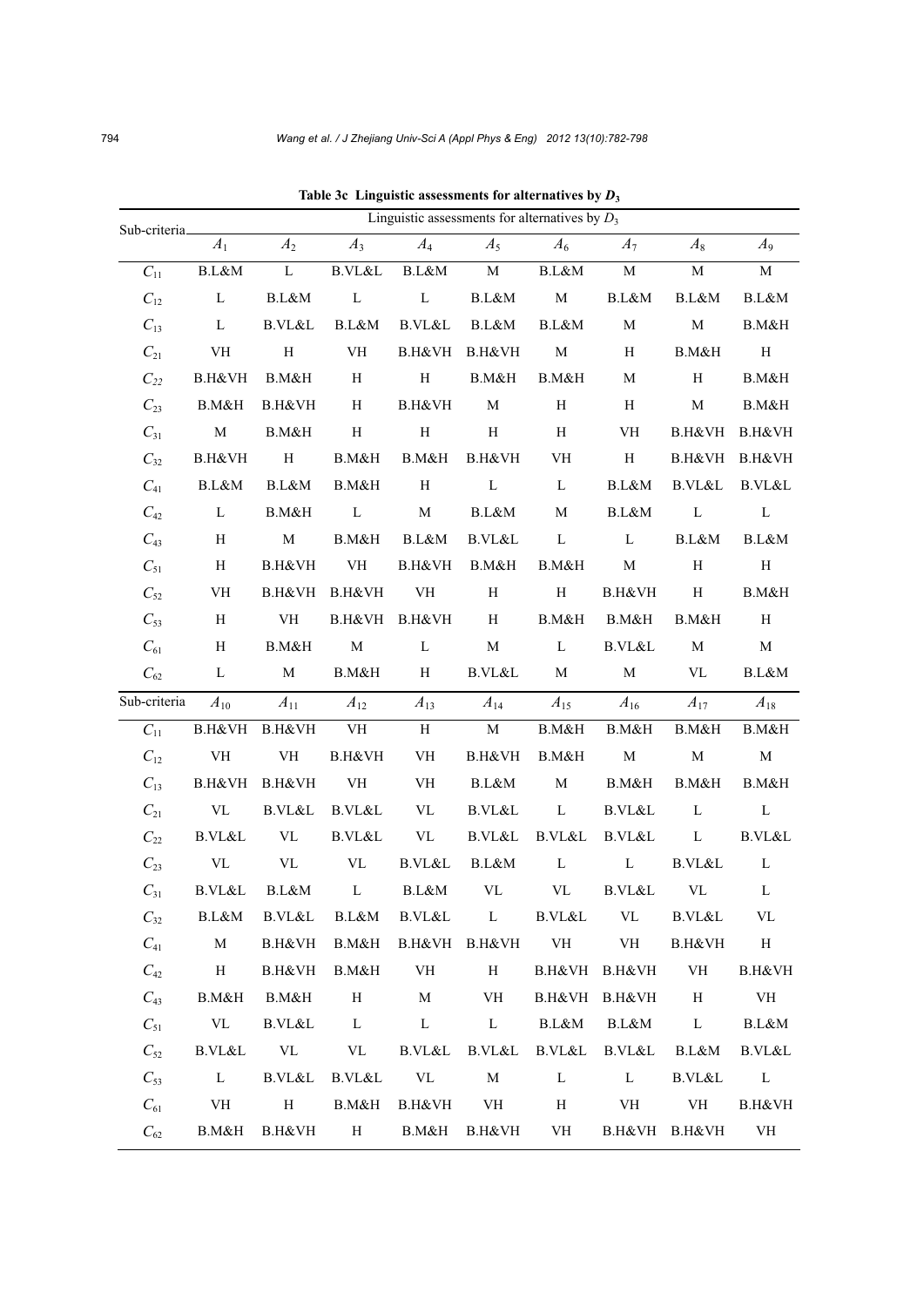#### **3.3 Algorithm comparisons**

Based on the fuzzy set theory, Chou *et al.* (2008) presented a new fuzzy multiple attributes decisionmaking approach considering the heterogeneous impact of each decision-maker. They applied the factor rating system and simple additive weighting approach to evaluate facility location alternatives. Li *et al.* (2011) presented another comprehensive methodology for the logistics center location selection. For

**Table 4 Aggregate evaluation matrix for alternatives**

| Criterion         | Aggregate evaluation for alternative |                |                                    |          |                      |                 |  |
|-------------------|--------------------------------------|----------------|------------------------------------|----------|----------------------|-----------------|--|
|                   | A <sub>1</sub>                       | A <sub>2</sub> | $A_3$                              | $A_4$    | $A_5$                | $\mathcal{A}_6$ |  |
| $C_1$             | 0.5788                               |                | 0.5727 0.5709                      | 0.5721   | 0.6270               | 0.6234          |  |
| C,                | 0.8227                               |                | 0.7968 0.8257                      |          | 0.8198 0.7654        | 0.7634          |  |
| $C_3$             | 0.7598                               | 0.7616         | 0.7639                             |          | 0.7653 0.8167        | 0.8230          |  |
| $C_4$             | 0.6123                               | 0.6098         | 0.6179                             |          | 0.6159 0.5526        | 0.5450          |  |
| $C_5$             | 0.8293                               |                | 0.8293 0.8295 0.8379 0.7609 0.7665 |          |                      |                 |  |
| $C_6$             | 0.6547                               |                | 0.6547 0.6615 0.6528 0.5844 0.5836 |          |                      |                 |  |
| Criterion         | A <sub>7</sub>                       | $A_8$          | $A_9$                              | $A_{10}$ | $A_{11}$             | $A_{12}$        |  |
| $C_1$             | 0.6424                               |                | 0.6409 0.6378                      |          | 0.7864 0.7781        | 0.7739          |  |
| $\mathcal{C}$     | 0.7680                               |                | 0.7556 0.7659                      |          | 0.5678 0.5638        | 0.5680          |  |
| $C_3$             | 0.8178                               | 0.8244         | 0.8244                             |          | 0.6248 0.6173        | 0.6248          |  |
| $C_4$             | 0.5477                               | 0.5373         | 0.5519                             |          | 0.6632 0.6736        | 0.6680          |  |
| $C_5$             | 0.7615                               | 0.7711         |                                    |          | 0.7667 0.5713 0.5718 | 0.5709          |  |
| $C_6$             | 0.5962                               |                | 0.5758 0.6106 0.7212 0.7316 0.7259 |          |                      |                 |  |
| Criterion         | $A_{13}$                             | $A_{14}$       | $A_{15}$                           | $A_{16}$ | $A_{17}$             | $A_{18}$        |  |
| $C_1$             | 0.7781                               | 0.6767         | 0.6666                             |          | 0.6857 0.6646        | 0.6763          |  |
| $\mathcal{C}_{2}$ | 0.5638                               | 0.6055         | 0.6105                             |          | 0.6060 0.6095        | 0.6030          |  |
| $C_3$             | 0.6209                               | 0.5641         | 0.5591                             | 0.5651   | 0.5641               | 0.5646          |  |
| $C_4$             | 0.6878                               | 0.7242         |                                    |          | 0.7256 0.7242 0.7242 | 0.7286          |  |
| $C_5$             | 0.5716                               |                | 0.6182 0.6166 0.6182 0.6169        |          |                      | 0.6182          |  |
| $C_{6}$           | 0.7200                               | 0.7691         | 0.7691                             |          | 0.7757 0.7757        | 0.7753          |  |

comparison purposes, we implemented Chou *et al.* (2008)'s algorithm and Li *et al.* (2011)'s algorithm into our case study in the same context with four distribution centers. The algorithm proposed by Chou *et al.* (2008) generates the final locations as  $A_4$ ,  $A_{10}$ ,  $A_{11}$ , and  $A_{13}$ , and Li *et al.* (2011)'s algorithm results in the final locations as  $A_{10}$ ,  $A_{13}$ ,  $A_{14}$ , and  $A_{16}$ . They are shown in Fig. 3 as follows.

The proposed algorithm provides a novel approach to address the MDCL problem. The final distribution centers calculated by Chou *et al.* (2008)'s approach and Li *et al.* (2011)'s approach are located along one side of the logistics center in our case study, which may incur more traffic congestion events near the distribution centers, and increase transportation costs for customers living far away from these distribution centers. The potential distribution centers by our proposed approach, however, are scattered more evenly around the logistics center, which adheres to reality more agreeably. Each attribute of the alternative locations in our proposed approach is further split into several finer attributes during clustering, which gains the heterogeneity between alternative locations, but the algorithms developed by Li *et al.* (2011) and Chou *et al.* (2008) can not take into account these factors.

Due to the imparity of natural condition, business environment and environmental impact among those distribution center locations, both Chou *et al.* (2008)'s approach and Li *et al.* (2011)'s approach are not designed to incorporate these factors. In our proposed approach, the clustering algorithm is first used to group these locations with similar attributes into one category, and the location selection

| Index          | Class $P_1$                             |                |             |          | Class $P_3$                                       |          |             |          |          |
|----------------|-----------------------------------------|----------------|-------------|----------|---------------------------------------------------|----------|-------------|----------|----------|
|                | $A_{10}$                                | $A_{11}$       | $A_{12}$    | $A_{13}$ | $A_{14}$                                          | $A_{15}$ | $A_{16}$    | $A_{17}$ | $A_{18}$ |
|                | 2.978                                   | 3.011          | 3.105       | 2.942    | 3.160                                             | 3.285    | 3.216       | 3.225    | 3.208    |
| $\overline{d}$ | 3.021                                   | 2.886          | 2.912       | 3.015    | 2.893                                             | 2.755    | 2.845       | 2.786    | 2.736    |
| $CA_i$         | 0.503                                   | 0.489          | 0.484       | 0.506    | 0.478                                             | 0.456    | 0.469       | 0.463    | 0.460    |
| Ranking order  | $CA_{13} > CA_{10} > CA_{11} > CA_{12}$ |                |             |          | $CA_{14} > CA_{16} > CA_{17} > CA_{18} > CA_{15}$ |          |             |          |          |
|                |                                         |                |             |          |                                                   |          |             |          |          |
|                |                                         |                | Class $P_2$ |          |                                                   |          | Class $P_4$ |          |          |
| Index          | A <sub>1</sub>                          | A <sub>2</sub> | $A_3$       | $A_4$    | $A_5$                                             | $A_6$    | $A_7$       | $A_8$    | $A_9$    |
|                | 3.296                                   | 3.353          | 3.234       | 3.121    | 3.143                                             | 3.301    | 3.269       | 3.135    | 3.232    |
| $\overline{d}$ | 2.905                                   | 2.899          | 2.972       | 3.075    | 2.931                                             | 2.915    | 2.878       | 2.976    | 2.883    |
| $CA_i$         | 0.468                                   | 0.464          | 0.479       | 0.496    | 0.483                                             | 0.469    | 0.468       | 0.487    | 0.471    |

**Table 5 Ranking order for alternative distribution centers**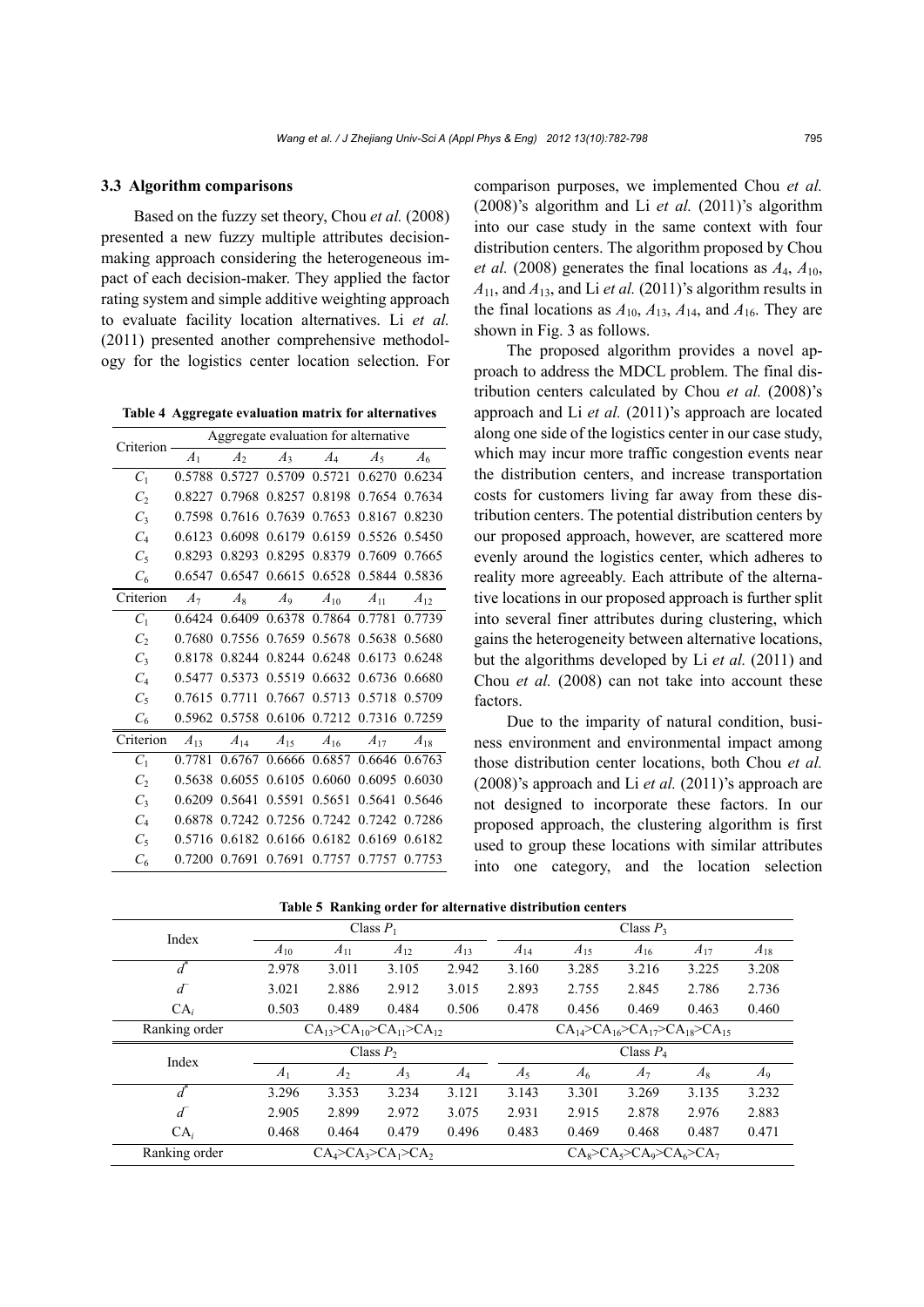

**Fig. 3 Results of three algorithms**  (a) Chou *et al.* (2008)'s algorithm; (b) Li *et al.* (2011)'s algorithm; (c) Proposed algorithm

procedure is then performed within each category. Compared with Chou *et al.* (2008) and Li *et al.* (2011)'s approaches, the proposed approach is able to handle the scenario that multiple heterogeneous regions share the same criterion for the distribution center location selection. In summary, the proposed algorithm should be more suitable for MDCL problems in real life.

# **3.4 Sensitivity analysis**

To further investigate the impacts of different criteria weights on the location selection procedure, a sensitivity analysis is also conducted. A total of 27 experiments were undertaken in each cluster. The sub-criteria  $C_{43}$ ,  $C_{61}$  and  $C_{62}$  are all cost criteria, while the remaining sub-criteria are all benefit criteria. In each cluster experiments 1–9 have the weights of all criteria set equally to VL, B.VL&L, L, B.L&M, M, B.M&H, H, B.H&VH, VH; experiments 10–25 have the weight of one criterion set at the highest weight VH, with the remaining set at the lowest weight VL; experiment 26 have the cost criteria  $(C_{43}, C_{61}, C_{62})$  set at the highest weight VH, with the remaining criteria set at the lowest weight VL; and in experiment 27, the weights of the cost criteria are set at the lowest weight VL, with the remaining criteria set at the highest weight VH. The results of the analysis can be observed in Figs. 4a–4d.

Results indicate that for cluster  $P_1$ , in the experiments 10, 20, 25 and 26, the final location has been changed to  $A_{10}$  due to  $CA_{10} > CA_{13}$ ; for cluster  $P<sub>2</sub>$ , in the experiments 12, 20, 25 and 26, the location has been changed to  $A_3$  due to  $CA_3 > CA_4$ ; for cluster *P*3, in the experiments 14, 16, 20, 24, 25 and 26, the location has been changed to  $A_{16}$  due to  $CA_{16} > CA_{14}$ ; for cluster  $P_4$ , in the experiments 13, 19, 20, 24, 25 and 26, the location has been changed to  $A_5$  due to  $CA_5 > CA_8$ . Through these experiments we can say that the location decision is relatively insensitive to benefit criteria weights; however, they are sensitive to cost criteria weights. From Figs. 4a– 4d, we also observe that the cost criteria weights in clusters  $P_3$  and  $P_4$  are more sensitive than clusters  $P_1$ and *P*2, which implies that decision-makers need to assess the cost criteria weights more seriously than the benefit criteria for location planning.

# **4 Conclusions**

This paper develops an innovative approach for selecting MDCLs under fuzzy environments. The hierarchical criteria analysis structure is initially constructed for planning distribution center locations. A fuzzy set approach is designed to convert the linguistic criteria ratings and alternative ratings into fuzzy numbers, and several relative definitions are also presented for algorithm procedures. Fuzzy integration algorithm is then proposed to synthesizing multiple lower hierarchical criteria into a higher hierarchical criterion, followed by an improved AFS approach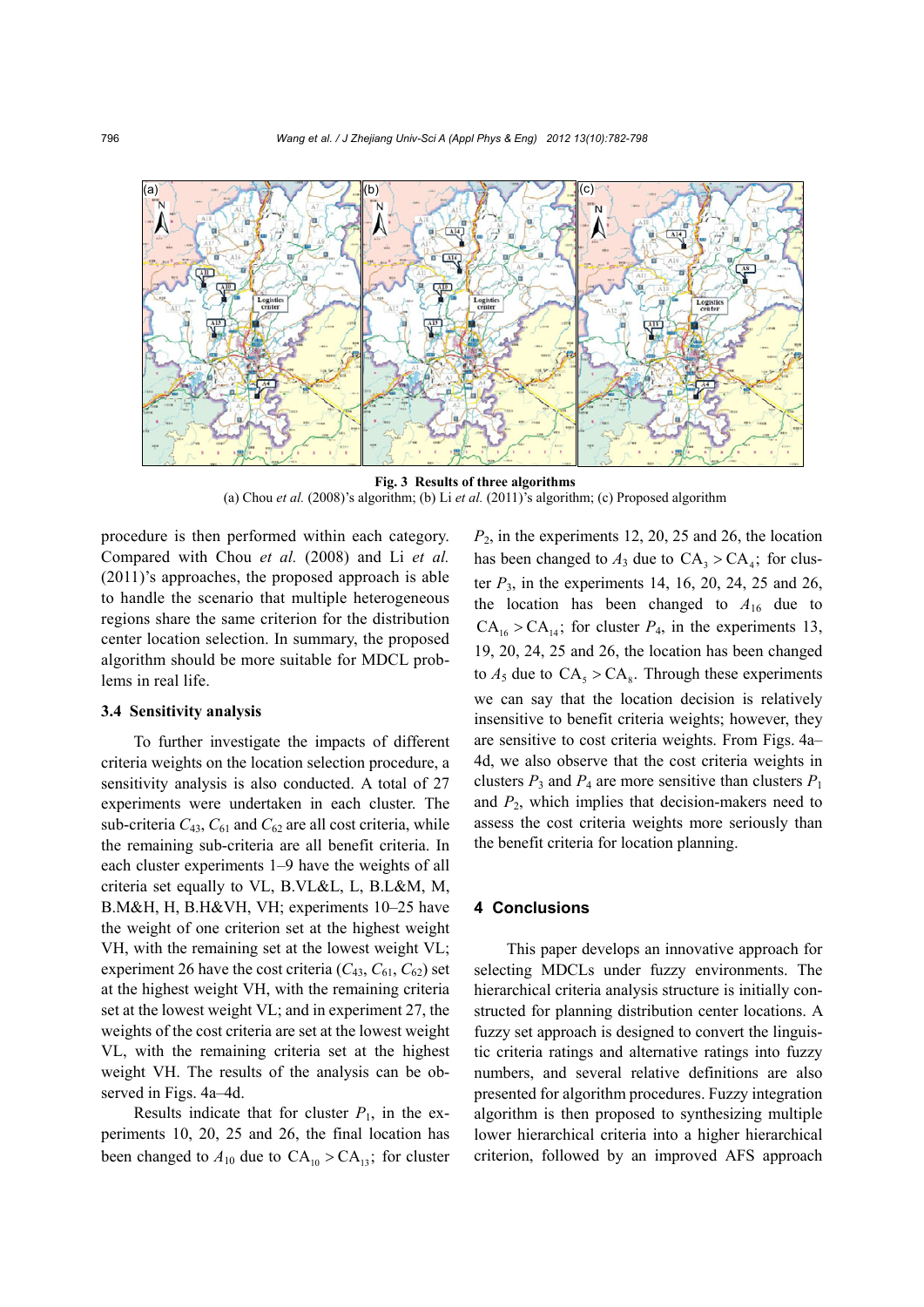![](_page_15_Figure_1.jpeg)

**Fig. 4 Results of sensitivity analysis in cluster**  $P_1$  **(a), cluster**  $P_2$  **(b), cluster**  $P_3$  **(c) and cluster**  $P_4$  **(d)** 

based fuzzy clustering algorithm to group similar alternative locations; furthermore, a fuzzy TOPSIS approach is integrated to seek the optimal distribution center locations within clusters.

The proposed method has been successfully applied to assisting decision-makers in selecting distribution centers for a logistics company in Guiyang City, China. With further comparisons with other location selection algorithms, our approach has been proven to be more effective for MDCL problems. A sensitivity analysis is conducted in capturing the impacts of different evaluation criteria weights. The results demonstrate our approach performs very well as a cost-effective decision-support tool for distribution center location planning strategies. Additionally, the approach can also be straightforwardly extended to solving other similar multiple facility locations problem for decision-makers.

### **Acknowledgments**

Special thanks to Yun-teng LAO and Carmen KWAN from University of Washington, USA for their valuable suggestions and revisions.

# **References**

- Awasthi, A., Chauhan, S.S., Goyal, S.K., 2011. A multi-criteria decision making approach for location planning for urban distribution centers under uncertainty. *Mathematical and Computer Modeling*, **53**(1):98-109. [doi:10.1016/j.mcm. 2010.07.023]
- Buckley, J.J., 1985. Ranking alternatives using fuzzy numbers. *Fuzzy Sets and Systems*, **15**(1):21-31. [doi:10.1016/ 0165-0114(85)90013-2]
- Chen, C.T., 2001. A fuzzy approach to select the location of distribution center. *Fuzzy Sets and Systems*, **118**(1):65-73. [doi:10.1016/S0165-0114(98)00459-X]
- Chou, C.C., 2009. Integrated short-term and long-term MCDM model for solving location selection problem. *Journal of*